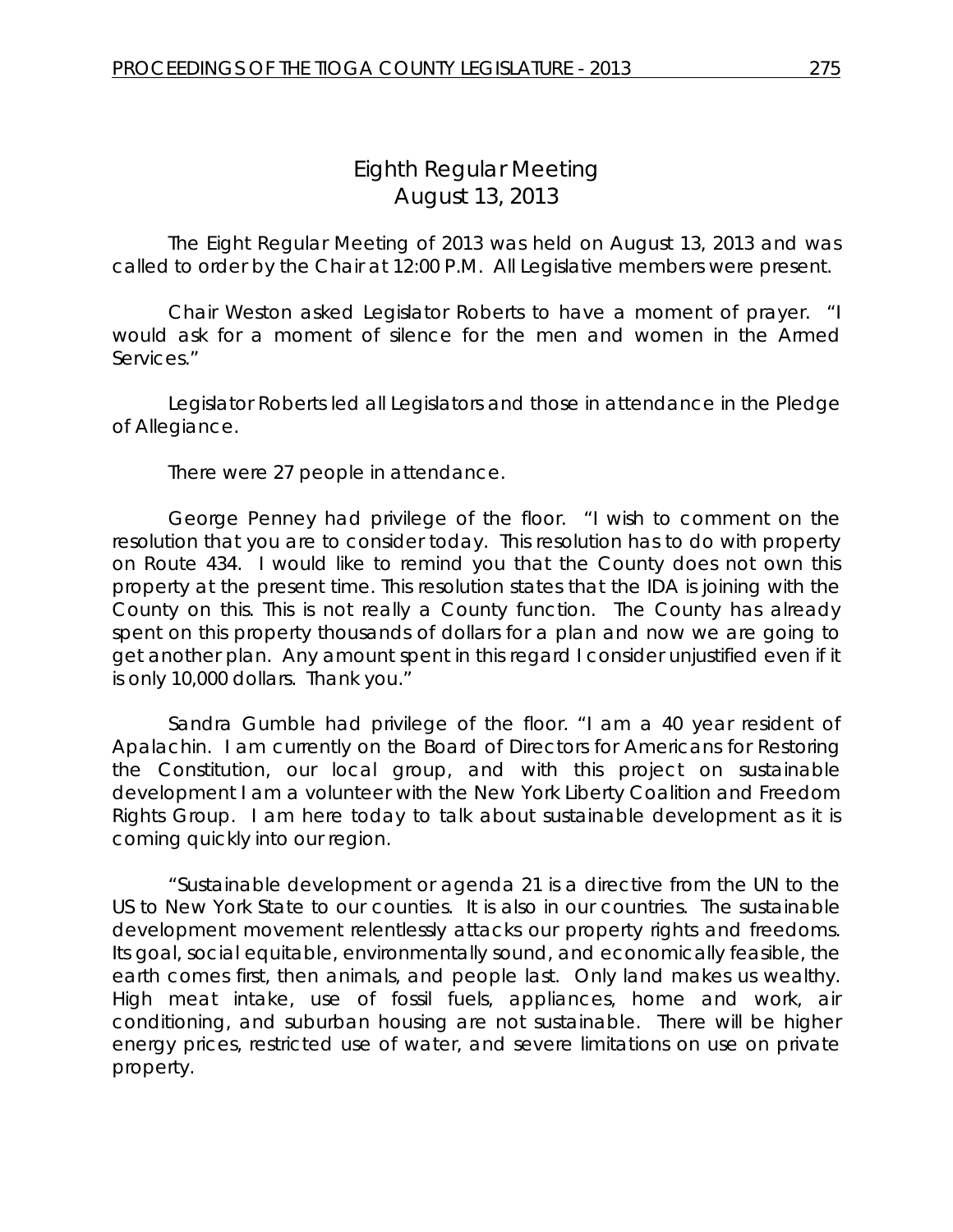"In 1993 President Clinton signed Executive Order 12852 to implement agenda 21 into the US. Governor Cuomo was on that Counsel and was head of HUD. Now terms such as cleaner, greener New York, Smart Growth, Regionalism, which is taken away our elected officials authority and nonelected officials are now in place. They hold such programs and one of their offices is on Main Street in Binghamton. It is in our region. Grants from the State, if not followed according to their current rules, will be fined heavily by HUD. Small business loans, the same applies, and businesses could close.

"What does Tioga County encompass? Farming, agriculture, small businesses. Land easements might be different than what is originally applied for in order to help ease their tax burden. Farms are losing their property rights, it cannot be willed to heirs. EPA has more rights to come in to our property than New York State Police with search warrants. Do not call the Department of Conservation as EPA will come and put your land at risk. Become familiar with sustainable development and our regional economic plan. Our goal is for towns and villages to pass resolutions not to accept any green money, loans, or easements.

"My questions to you once you educate yourself and I have left booklets for each and every one of you to read, would you knowingly put your or other people's property rights at risk or jeopardy? Would you knowingly allow a UN directive into the US that is socialistic? I have educated myself on this for the last five years and the people that we work with. Should you develop a committee on this or any and each and every one of you want to learn more about it, I have tons of information and videos for you to listen to. Thank you for your time."

Legislator Sauerbrey read and presented the following recognition resolution to Cathy and Dorothy Arrington.

There was a unanimous motion for the adoption of the following recognition resolution, seconded unanimously.

| RESOLUTION NO. 188–13 | RECOGNITION RESOLUTION          |
|-----------------------|---------------------------------|
|                       | RECOGNIZING EDWARD L. ARRINGTON |
|                       | <b>POSTHUMOUSLY</b>             |

WHEREAS: Edward L. Arrington passed away on July 24, 2013; and

WHEREAS: The Tioga County Legislature would like to posthumously recognize Mr. Arrington for his many years of dedicated service to Tioga County and for his service as Mayor of the Village of Owego; and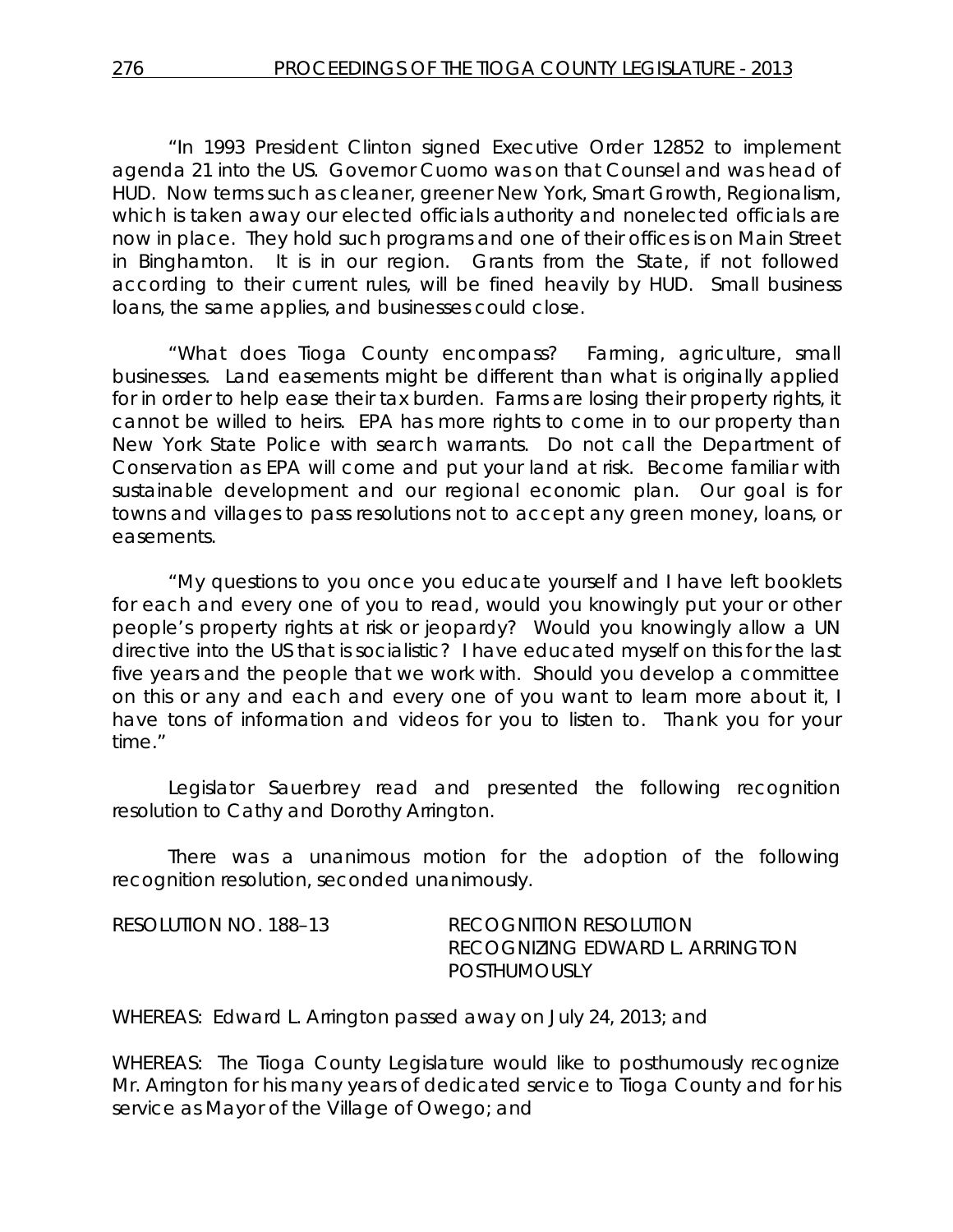WHEREAS: Mr. Arrington was elected to the position of Village Trustee of the Village of Owego in 1998 and was elected Mayor in March 2004, serving two consecutive terms as Mayor; and

WHEREAS: Mr. Arrington was instrumental in many projects throughout the Village of Owego, in particular the River walk project and his leadership was a major component in the village's recovery from the floods of 2006 and 2011; and

WHEREAS: Mr. Arrington is survived by his wife, Dorothy, four children, and three grandchildren; therefore be it

RESOLVED: That the Tioga County Legislature, on its own behalf, as well as on behalf of the citizens of Tioga County, express sincere gratitude and recognize Edward L. Arrington posthumously for his years of dedicated service to Tioga County and to the Village of Owego, and during his term of office as Mayor of the Village of Owego; and be it further

RESOLVED: That this resolution be spread upon the minutes of this meeting and a certified copy be presented to the family of Edward L. Arrington.

#### ROLL CALL VOTE

Unanimously Yes – Legislators Roberts, Sauerbrey, Standinger, Sullivan, Case, Hollenbeck, Huttleston, Monell, and Weston.

No – None.

Absent – None.

#### RESOLUTION ADOPTED UNANIMOUSLY.

Cathy Arrington, daughter of Ed Arrington, spoke. On behalf of my father, Edward L. Arrington and the entire Arrington family, I would like to thank you for this proclamation. Edward Arrington was proud to be a part of Tioga County and although he thought only of helping others when making his contribution to the community, I know he would be humbled and thankful for your appreciation and acknowledgement. On behalf of my father, Edward L. Arrington, I accept this honor and extend our sincere thanks. Thank you."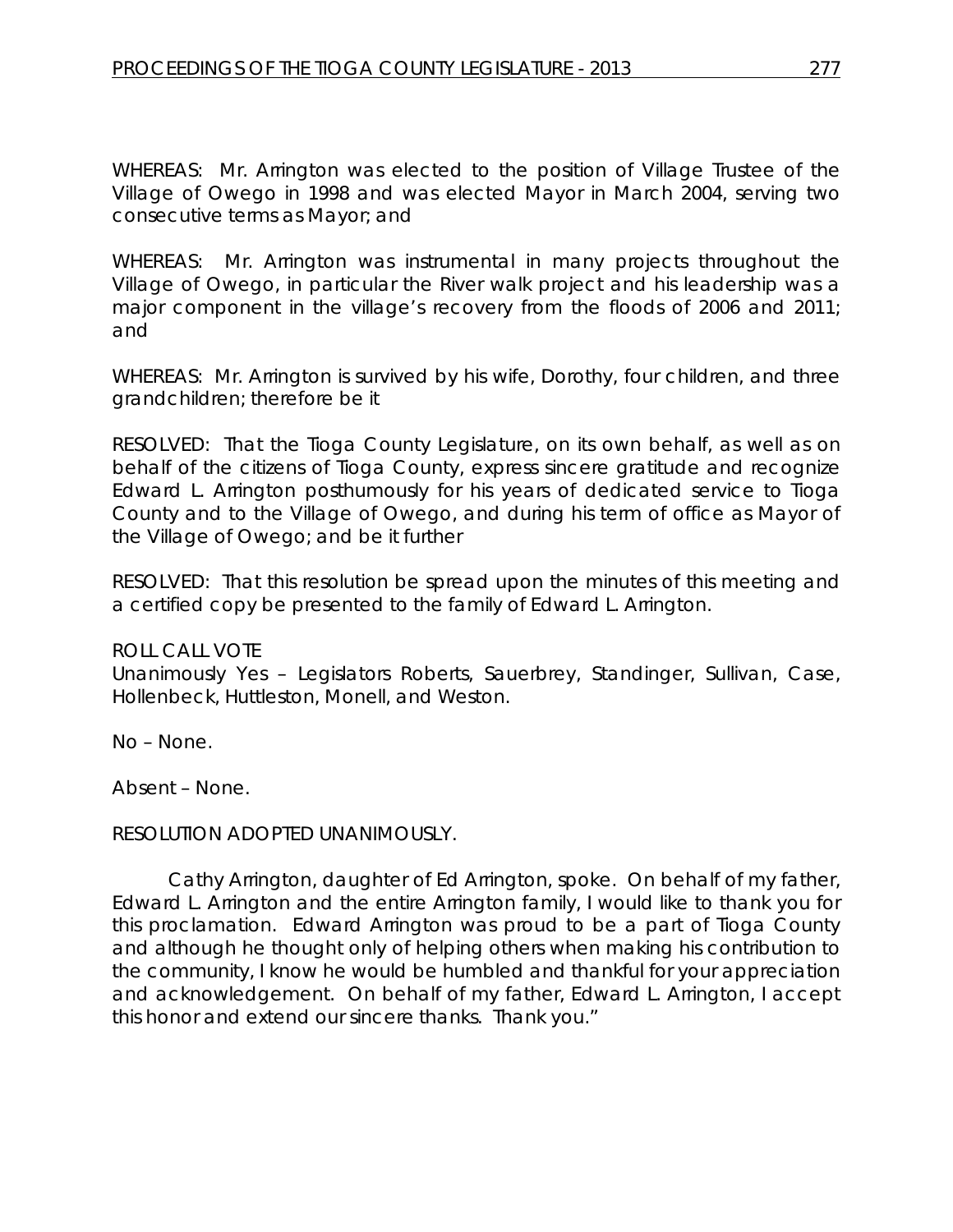Teresa Ryder of the Employee Recognition Committee presented the Employee of the 2nd Quarter 2013 to Arrah Richards of the Tioga County Sheriff's Office. "The Employee Recognition Committee would like to thank the members of the Legislature for your continued support of the program and today we would like to introduce and congratulate Arrah Richards from the Tioga County Sheriff's Office.

"Arrah is the Payroll Clerk/Typist for the Tioga County Sheriff's Office and she is our second quarter winner today. Arrah began working for Tioga County in March of 2006 when she was hired by the Board of Elections as Deputy Commissioner. Arrah accepted petitions, kept up with State regulations such as the National Voters Registration Act, maintained street files, provided guidance to officials in conduction of local elections, and prepared for inspector training classes. Arrah was also responsible for submitting a report to the New York State Board of Elections that was submitted as a best practice report.

"In September of 2010 Arrah was hired by the Tioga County Sheriff's Office as Payroll Clerk/Typist. Arrah's core responsibility is to manage payroll activities for 120 employees and extend administrative support to all, particularly the executive staff. Arrah's duties also include billing towns, counties, state and federal marshalls for inmate board-ins and road patrol. She also works with the Personnel Office in backfilling and hiring new employees. Arrah's coworkers and supervisors agree that she is extremely dedicated and a hard worker, and performs duties in an exemplary fashion. Arrah continually looks for additional work and ways to improve operations. She has developed spreadsheets for use in tracking and analyzing employee benefit data and overtime data. Arrah has designed forms and invoices. She has also worked with other staff members to standardize the formatting and appearance of more than 150 standard operating procedures.

"Aside from her professional drive, Arrah is a thoughtful and generous person, and a staunch advocate for her co-employees. She is mindful of her coworkers while being and as eager to lend a hand to someone in need. She has volunteered to coordinate the employee donations for United Way. Arrah's drive and enthusiasm are not limited to work life only. She loves the outdoors. Kayaking, boating, and gardening are among her many interests. She has also played the piano for most of her life. The true joy of Arrah's life is her 4-year-old daughter, Emma. Arrah's plan is to share her love of travel with Emma and together eventually visit every State and hopefully travel abroad as well. Thank you Arrah and congratulations."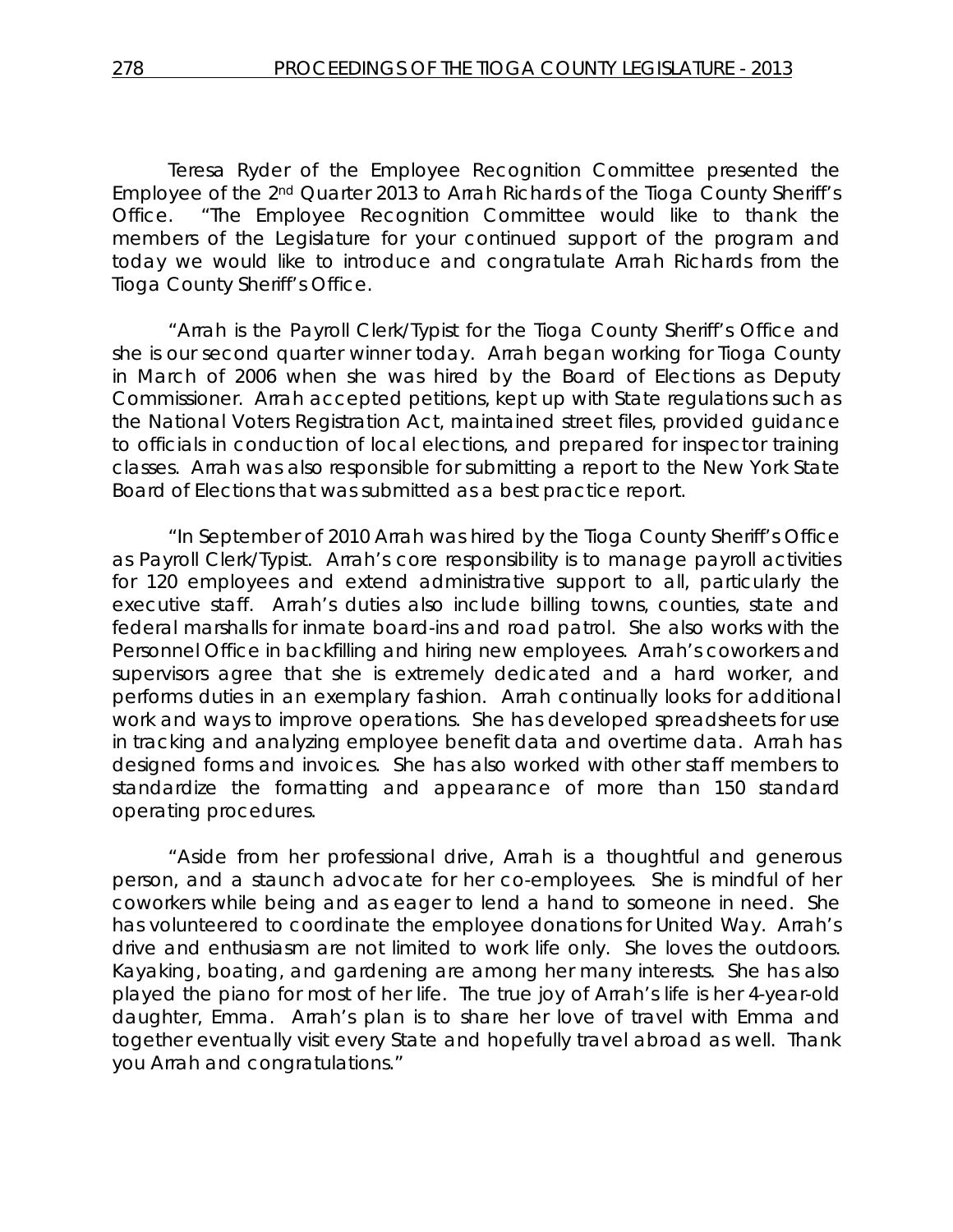Legislator Sauerbrey spoke. "I got to know Arrah when she was back at the Board of Elections and I was really impressed with how young she was, but being young and yet being interested in Government, and being interested in your job at the Board of Elections, and she really cared about it. I thought that coming from a young woman like herself was pretty cool and then, of course, the Sheriff stole her away. He has a habit of doing that. She has just done an excellent job at the Sheriff's Office and we are just thrilled that she is there. She has a great future and I am just real proud of her. Thanks."

Undersheriff Mike Jackson spoke. "A couple of years ago when Penny Eddy left, I think most of you remember her, those were big shoes to fill and I remember the Sheriff' coming in and saying Undersheriff I have got the perfect person for you, but we are going to have to thieve her from another Department. I said who are you thinking about and he said Arrah Richards down in Board of Elections. I said Board of Elections, I said no offense Board of Elections, but I do not think it is going to be a good fit. He is the boss and he hired her, and I tell you we are so glad that he did. She is an exceptional employee. I wish all of our employees were that way, most of them are including Diane, but seriously her and Diane run the office. They really do and we depend a great deal on these guys. They have knowledge of the whole agency. They are hard workers and smart. They do not need to be pushed, they are self-motivated. I am really happy that she is being honored here today."

Sheriff Howard spoke. "This is the first time the Undersheriff has agreed with me in quite a while about hiring somebody. I am getting labeled as a thief and I guess rightfully so. Having my job, I get to go everywhere within the County and I get to see a lot of employees and how they work, and how they manage their time and what they do for each department, and it is refreshing for me when I see these people and then I can steal them as Shawn knows well. The Undersheriff was correct in saying that both Arrah and Diane run the office. We have Diane who was also Employee of the Quarter, so now I have two in the office and I do not know if I am going to be able to stand it going in and getting anything, asking them to do anything. It is an honor to have Arrah as selected Employee of the Quarter and I am grateful for it. Thank you."

Arrah Richards spoke. "Thank you very much. I do not know who nominated me, but it is definitely an honor. Also, as Diane can probably vouch for this, it is easy to work for these guys. They do not micromanage us. They let us do our own thing, so they help us succeed in the jobs that we do. I want to say thank you to you guys for doing what you do and making our job so easy. Thank you."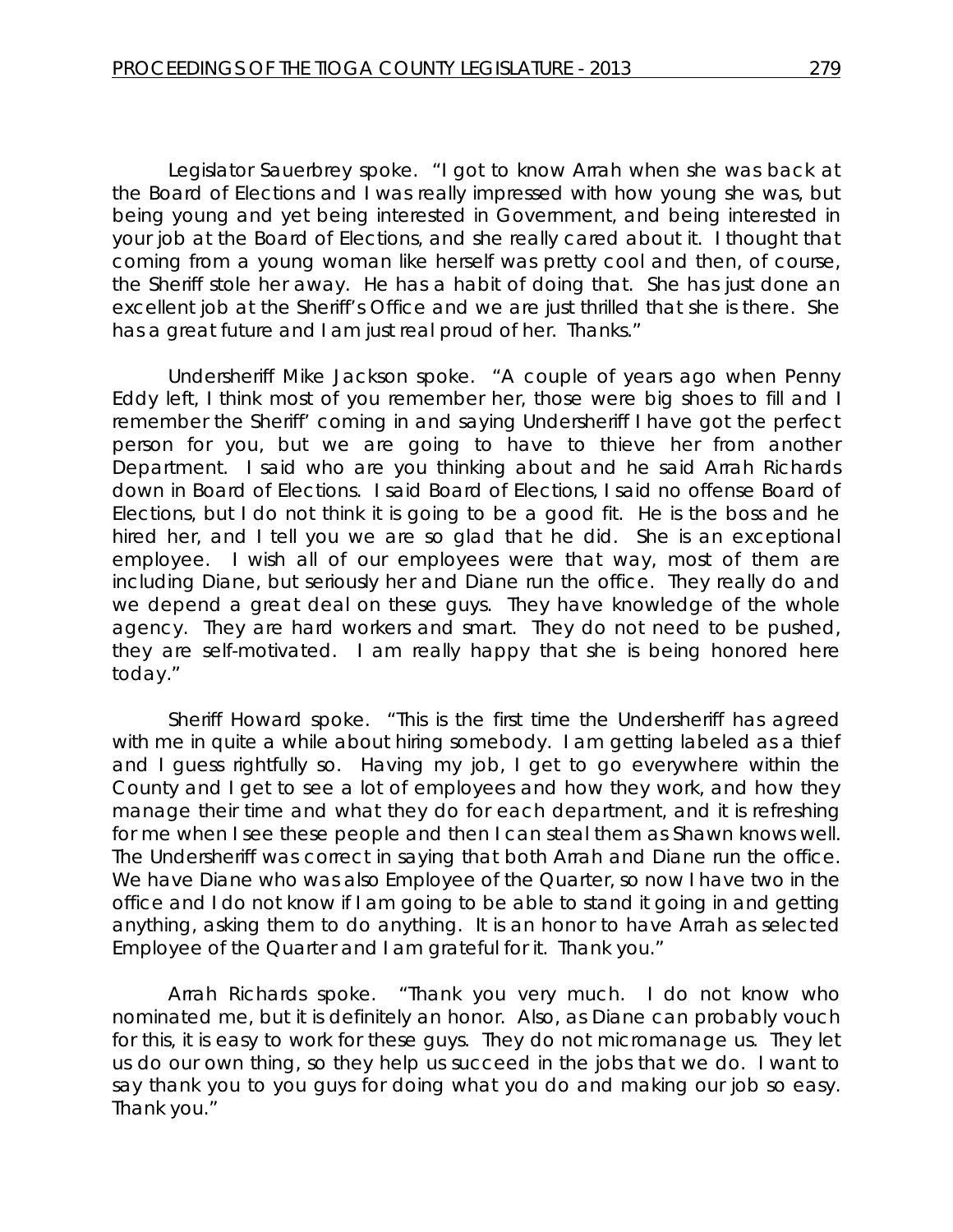Chair Weston noted the following Proclamation on Child Support Enforcement Month.

# **Child support enforcement Month Proclamation**

WHEREAS: New York's children need the emotional and financial support of both parents, as well as the support of their extended families and the community, in order to grow into healthy, productive adults; and

WHEREAS: New York State is committed to promoting the health and well-being of all of its children by ensuring that parents pay child support on a regular and timely basis; and

WHEREAS: Prior to 1975, child support enforcement was primarily accomplished in the private sector through civil actions by private attorneys; and

WHEREAS: The public sector of Child Support Enforcement was established in 1975 under Title IV-D of the Social Security Act, making child support enforcement a joint federal, state and local partnership in order to ensure that children are financially supported by both parents. In addition to the efforts made by the public sector, private attorneys still continue to play an active role in child support enforcement; and

WHEREAS: In 2012, the New York State child support program collected more than one billion, eight hundred twenty-two million dollars in child support for custodial parents and their children; and

WHEREAS: In 2012, Tioga County collected over \$5.6 million dollars in child support; now therefore

THE TIOGA COUNTY LEGISLATURE does hereby Proclaim August 2013, to be

#### **Child Support Enforcement Month**

in Tioga County and salute those parents who support their children and honor the child support enforcement professionals in our community and throughout New York State.

The list of audited bills was submitted and is summarized as follows:

| Code  | Description              | Equipment Expense |
|-------|--------------------------|-------------------|
| A1010 | Legislative Board        | 294.32            |
| A1165 | <b>District Attorney</b> | 3,011.65          |
| A1170 | <b>Public Defender</b>   | 2,332.51          |
| A1172 | <b>Assigned Counsel</b>  | 18,218.70         |
| A1325 | Treasurer                | 48,094.18         |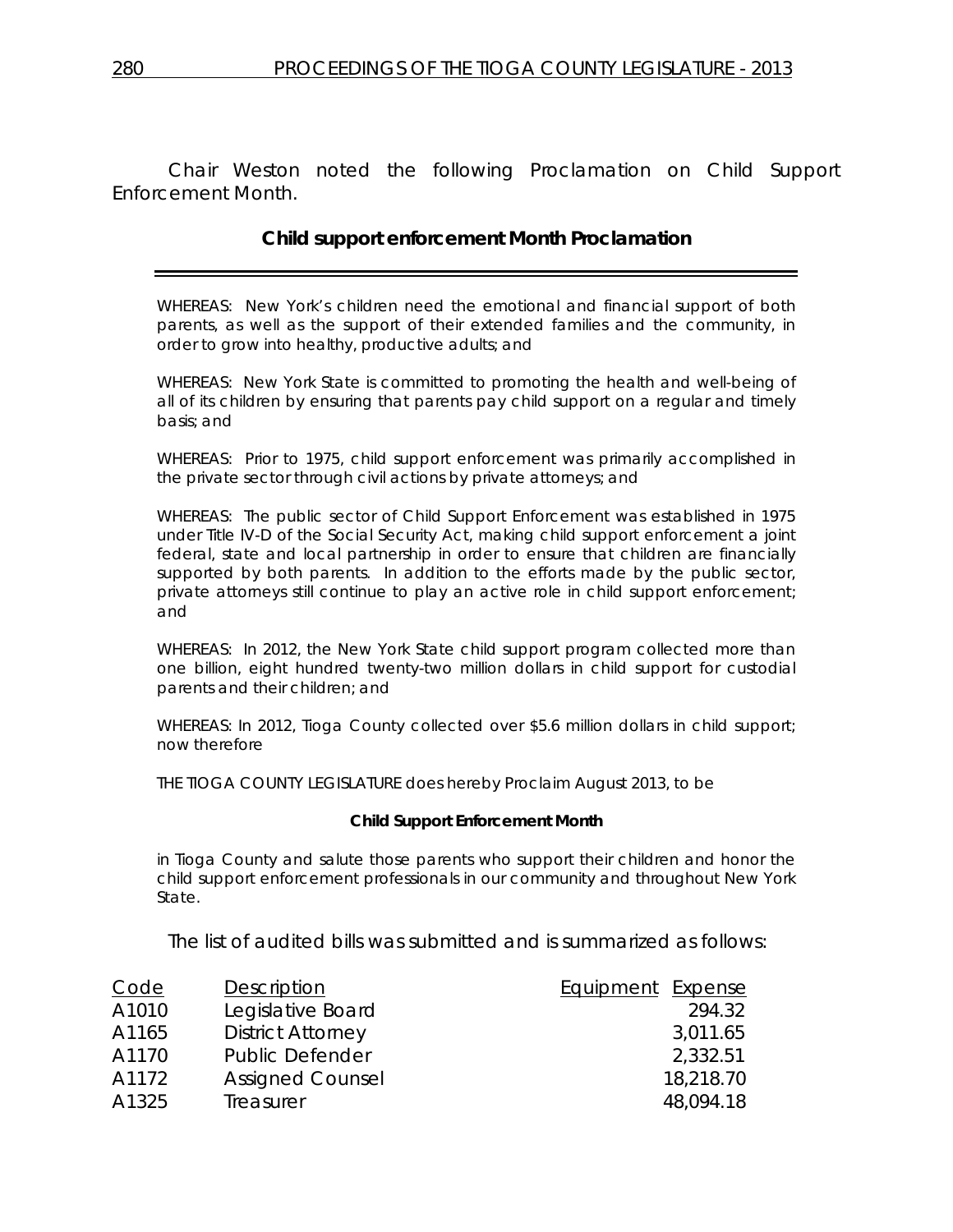| A1355 | <b>Assessments</b>                         |           | 2,666.51  |
|-------|--------------------------------------------|-----------|-----------|
| A1410 | <b>County Clerk</b>                        |           | 569.82    |
| A1420 | Law                                        |           | 19.50     |
| A1430 | Personnel                                  |           | 1,739.95  |
| A1450 | Elections                                  |           | 322.83    |
| A1490 | <b>Public Works Administration</b>         |           | 912.25    |
| A1620 | <b>Buildings</b>                           | 199.95    | 56,280.91 |
| A1621 | <b>Buildings</b>                           |           | 24,958.45 |
| A1680 | Information Technology                     |           | 1,900.00  |
| A2490 | <b>Community College Tuition</b>           |           | 67,216.54 |
| A2960 | <b>Education Handicapped Children</b>      |           | 68,384.51 |
| A3020 | Public Safety Comm E911 System             |           | 3,950.48  |
| A3110 | <b>Sheriff</b>                             |           | 15,336.15 |
| A3121 | Sheriff LE11-1038-EOO Grant                | 4,489.76  |           |
| A3140 | Probation                                  |           | 133.69    |
| A3150 | Jail                                       |           | 50,646.47 |
| A3315 | Special Traffic Programs                   |           | 522.00    |
| A3358 | <b>FY12 NYS Homeland Security</b>          | 14,419.29 |           |
| A3410 | Fire                                       |           | 1,348.20  |
| A3640 | <b>Emergency Mgmt Office</b>               |           | 745.64    |
| A3656 | FY2010 NYS Homeland Security Grt 25,595.00 |           |           |
| A4010 | <b>Public Health Nursing</b>               |           | 19,423.77 |
| A4011 | <b>Public Health Administration</b>        |           | 6,072.84  |
| A4012 | <b>Public Health Education</b>             |           | 20.00     |
| A4042 | <b>Rabies Control</b>                      |           | 1,521.79  |
| A4044 | Early Intervention                         |           | 51.18     |
| A4053 | Preventive/Primary Health Svcs             |           | 216.86    |
| A4054 | <b>Preventive Dental Services</b>          |           | 2,551.25  |
| A4064 | <b>Managed Care-Dental Services</b>        |           | 16,605.00 |
| A4070 | <b>Disease Control</b>                     |           | 4,952.13  |
| A4090 | <b>Environmental Health</b>                |           | 567.54    |
| A4210 | <b>Alcohol and Drug Services</b>           |           | 7,042.10  |
| A4309 | Mental Hygiene Co Admin                    |           | 11,611.70 |
| A4310 | <b>Mental Health Clinic</b>                |           | 49,922.90 |
| A4311 | <b>Rehabilitation Support Services</b>     |           | 1,854.00  |
| A4320 | <b>Crisis Intervention Services</b>        |           | 29,249.67 |
| A4321 | Intensive Case Management                  |           | 1,032.56  |
| A4333 | Psycho Social Club                         |           | 25,000.00 |
| A4390 | <b>Criminal Psychiatric Expenditures</b>   |           | 16,360.56 |
| A5630 | <b>Bus Operations</b>                      |           | 1,407.13  |
| A6010 | Social Services Administration             |           | 86,345.84 |
| A6422 | Economic Development                       |           | 697.42    |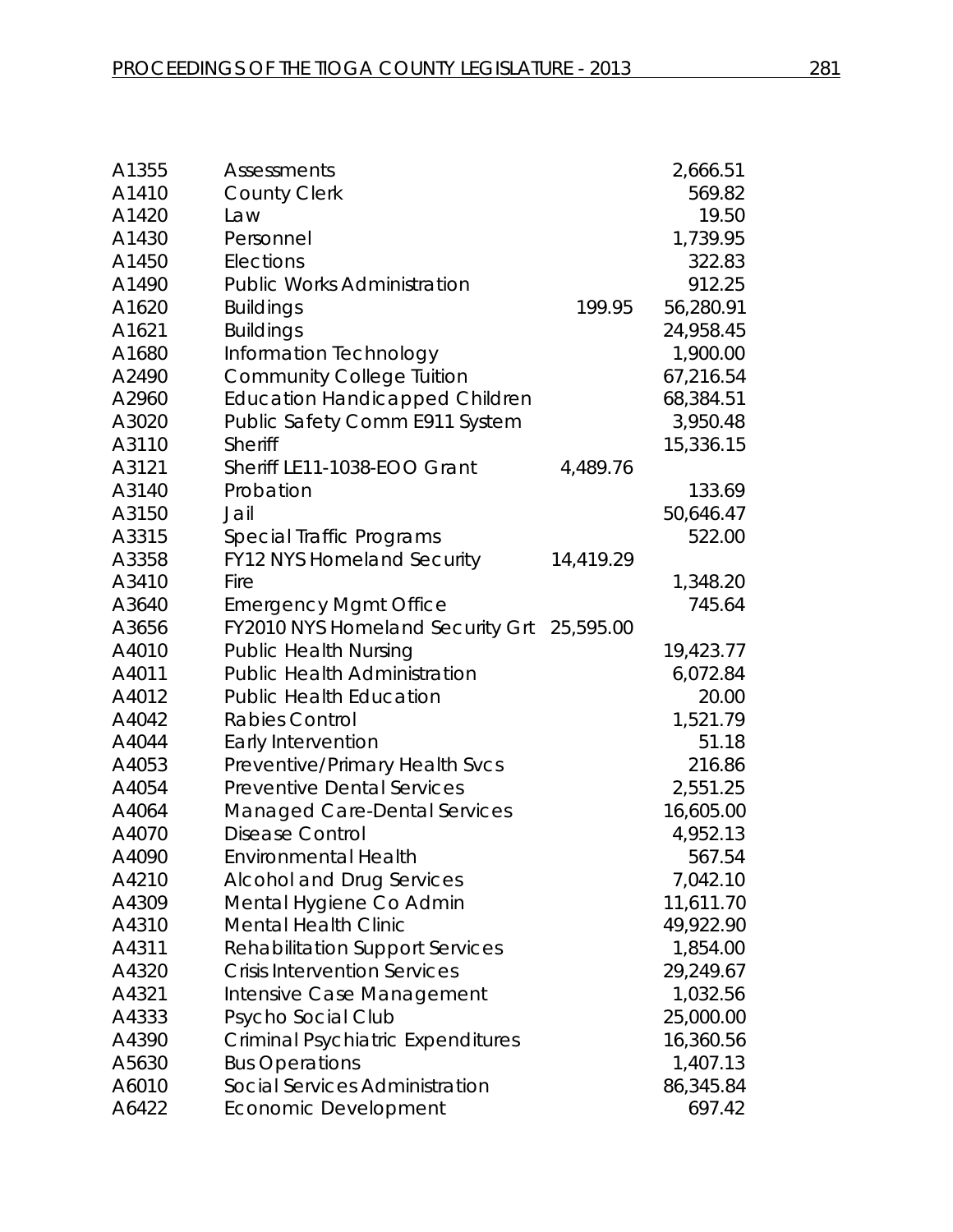| A6610               | Sealer Weights and Measures               | 374.40     |
|---------------------|-------------------------------------------|------------|
| A8020               | Planning                                  | 317.58     |
| A8760               | <b>NYS DOS LTCRS Grant</b>                | 11,649.50  |
| A9060               | <b>Health Insurance</b>                   | 2,465.37   |
|                     | <b>SOLID WASTE FUND</b>                   | 3,835.55   |
|                     | <b>SPECIAL GRANT FUND</b>                 | 1,257.04   |
|                     | <b>LIABILITY INSURANCE FUND</b>           | 5,903.05   |
|                     | <b>COUNTY ROAD FUND</b>                   | 24,239.69  |
| <b>CAPITAL FUND</b> |                                           | 411,014.89 |
|                     | <b>CONSOLIDATED HEALTH INSURANCE FUND</b> | 354,853.69 |
|                     | <b>SELF-INSURANCE FUND</b>                | 1,502.00   |
|                     |                                           |            |

GRAND TOTAL \$1,514.228.26

Legislator Monell made a motion to approve the minutes of July 9 and 18, 2013, seconded by Legislator Hollenbeck, and carried.

Committee meeting reports are on file in the Legislative Clerk's Office and may be procured there by any interested person.

Legislator Case moved for the adoption of the following resolution, seconded by Legislator Roberts.

REFERRED TO: ED&P COMMITTEE

RESOLUTION NO. 189-13 *APPOINT AT-LARGE MEMBER TO THE STERPDB REGIONAL BOARD*

WHEREAS: The by laws of the Southern Tier East Regional Planning Development Board (STERPDB) require the composition of the membership from each county to be 1) a county legislator, 2) a local elected official, another county legislator or a citizen at-large and 3) the county planning director, and

WHEREAS: Patty Porter currently holds this at-large position and has not been able to attend a STERPDB Regional Board meeting in over a year due to full-time employment; and

WHEREAS: Patty Porter's term expires 12/31/2013, but STERPDB is desirous of replacing this membership now since it inhibits attaining quorums at meetings and therefore the business of the organization; and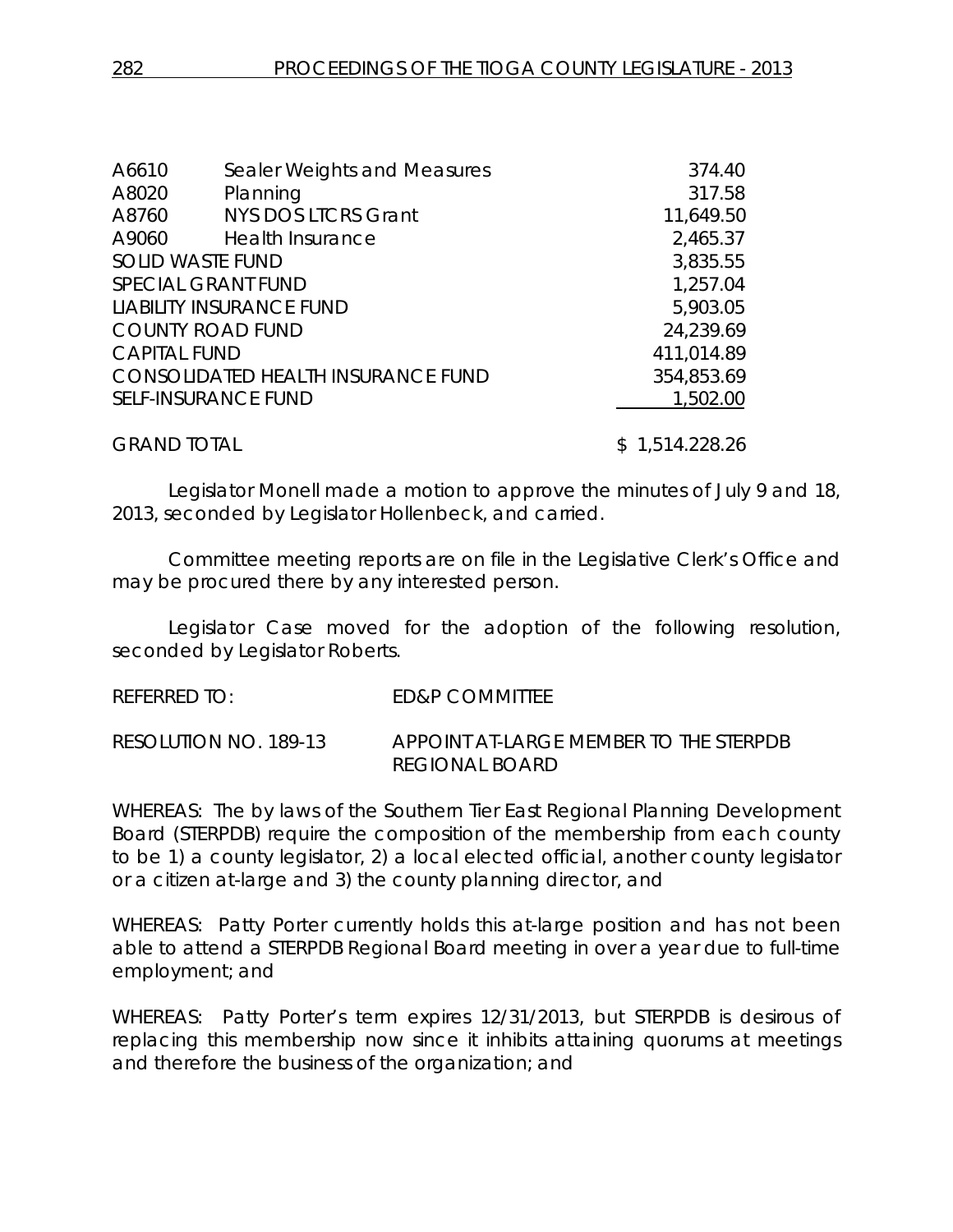WHEREAS: Tioga County ED&P has found Jason Bellis willing and able to fill this position; therefore be it

RESOLVED: That the Tioga County Legislature hereby appoints Jason Bellis to Tioga County's at-large position on the Southern Tier East Regional Planning Development Board to fulfill Patty Porter's unexpired term of 1/1/2010 – 12/31/2013.

ROLL CALL VOTE

Yes – Legislators Roberts, Sauerbrey, Standinger, Sullivan, Case, Hollenbeck, Huttleston, Monell, and Weston.

No – None.

Absent – None.

RESOLUTION ADOPTED.

Legislator Standinger moved for the adoption of the following resolution, seconded by Legislator Sauerbrey.

REFERRED TO: ADMINISTRATIVE SERVICES COMMITTEE

RESOLUTION NO. 190-13 *TRANSFER OF FUNDS ADVERTISEMENT FOR DIRECTOR OF REAL PROPERTY TAX*

WHEREAS: The Real Property Tax Director will retire effective September 30, 2013; and

WHEREAS: The Legislature directed Personnel to advertise the position; and

WHEREAS: The cost of \$428 is to come from the Real Property Department budget; therefore be it

RESOLVED: That the following sums be transferred:

| From: Assessments Account A1355.10-10 | \$428.00 |
|---------------------------------------|----------|
|                                       |          |

To: Assessments Account A1355.40-10 \$428.00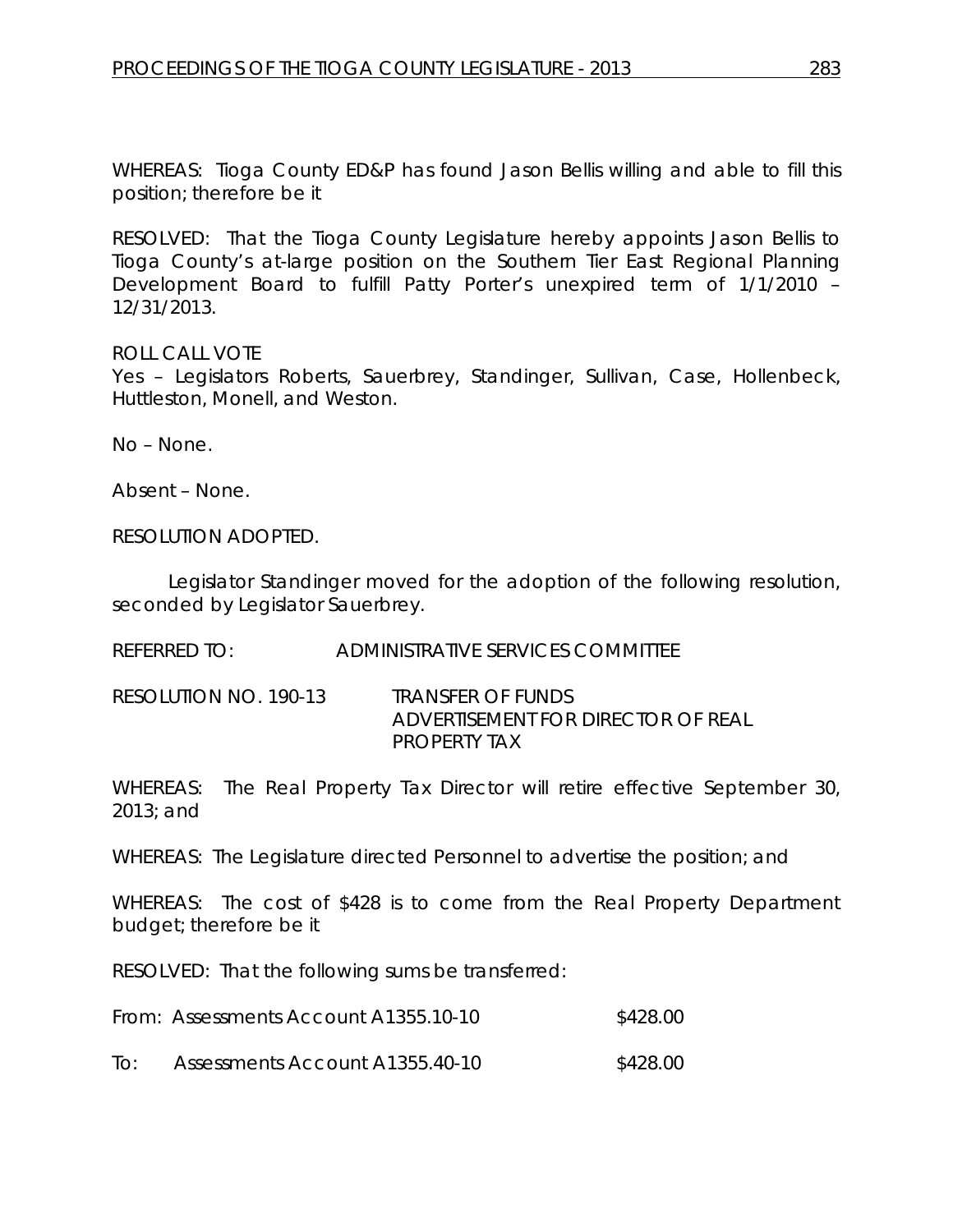Yes – Legislators Roberts, Sauerbrey, Standinger, Sullivan, Case, Hollenbeck, Huttleston, Monell, and Weston.

No – None.

Absent – None.

RESOLUTION ADOPTED.

Legislator Monell moved for the adoption of the following resolution, seconded by Legislator Hollenbeck.

RESOLUTION NO. 191–13 *APPROVE FUNDING 2013 YOUTH BUREAU PROGRAM FUNDING INCREASE*

WHEREAS: The Tioga County Legislature approves Youth Bureau program funding which is 100% reimbursable from the New York State Office of Children and Family Services; and

WHEREAS: The Tioga County Youth Bureau's 2013 program funding was initially approved by Resolution 113-13; and

WHERAS: New York State Office of Children and Family Services has now increased funding for County sponsored Youth Bureau programs by \$2,596; and

WHEREAS: The Tioga County Youth Board, in consultation with the Department of Social Services, has recommended the following programs have the previously approved allocation increased by the amounts below to utilize this increased allocation

Youth Development and Delinquency Prevention Program Spencer Van Etten Building Foundations \$1,756

| Special Delinquency Prevention Program    |       |         |
|-------------------------------------------|-------|---------|
| Cooperative Extension Parenting Education |       | \$ 840  |
|                                           | total | \$2,596 |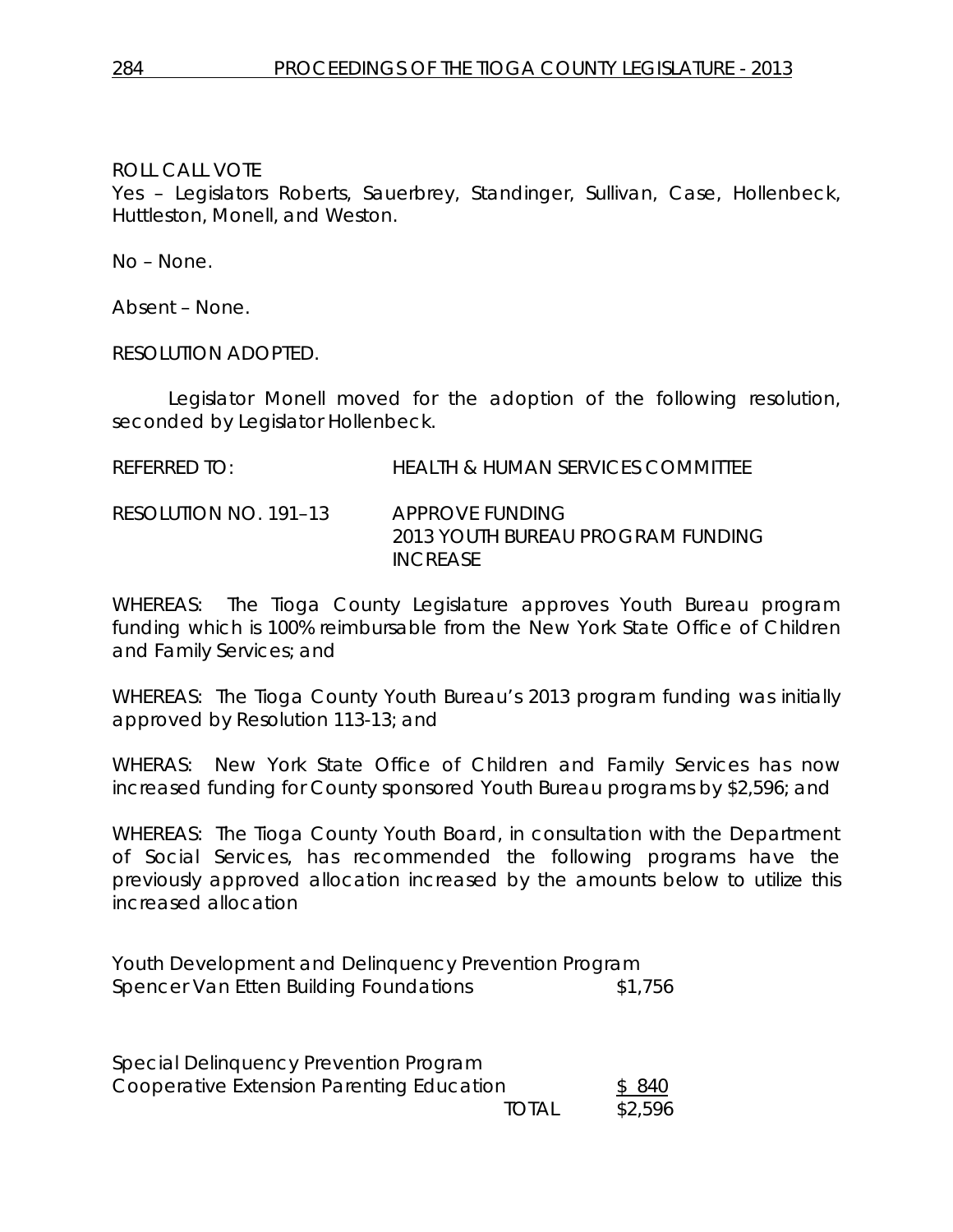RESOLVED: That the above programs, as recommended by the Tioga County Youth Board, be approved by the Tioga County Legislature for this increased funding in the amounts indicated above and that funding be appropriated as follows:

| A7310.41.540 Reimbursements | \$2,596 |
|-----------------------------|---------|
|                             |         |

A3820.00 State Aid-Youth Programs \$2,596

ROLL CALL VOTE

Yes – Legislators Roberts, Sauerbrey, Standinger, Sullivan, Case, Hollenbeck, Huttleston, Monell, and Weston.

No – None.

Absent – None.

#### RESOLUTION ADOPTED.

Legislator Huttleston moved for the adoption of the following resolution, seconded by Legislator Hollenbeck.

| REFERRED TO:          | <b>HEALTH &amp; HUMAN SERVICES COMMITTEE</b><br><b>FINANCE COMMITTEE</b> |
|-----------------------|--------------------------------------------------------------------------|
| RESOLUTION NO. 192-13 | APPROPRIATIONS OF FUNDS<br>SOCIAL SERVICES                               |

WHEREAS: Additional funding has been awarded to Tioga County Department of Social Services from the Office of Children and Family Services for Non-Residential Domestic Violence Services; and

WHEREAS: A New Hope Center is the approved Non-Residential Domestic Violence Program in Tioga County; and

WHEREAS: Appropriation of Funds requires Legislative approval; therefore be it

RESOLVED: That funding be appropriated as follows:

| From: A4610.00 Federal Aid: Administration | \$10,083 |
|--------------------------------------------|----------|
|                                            |          |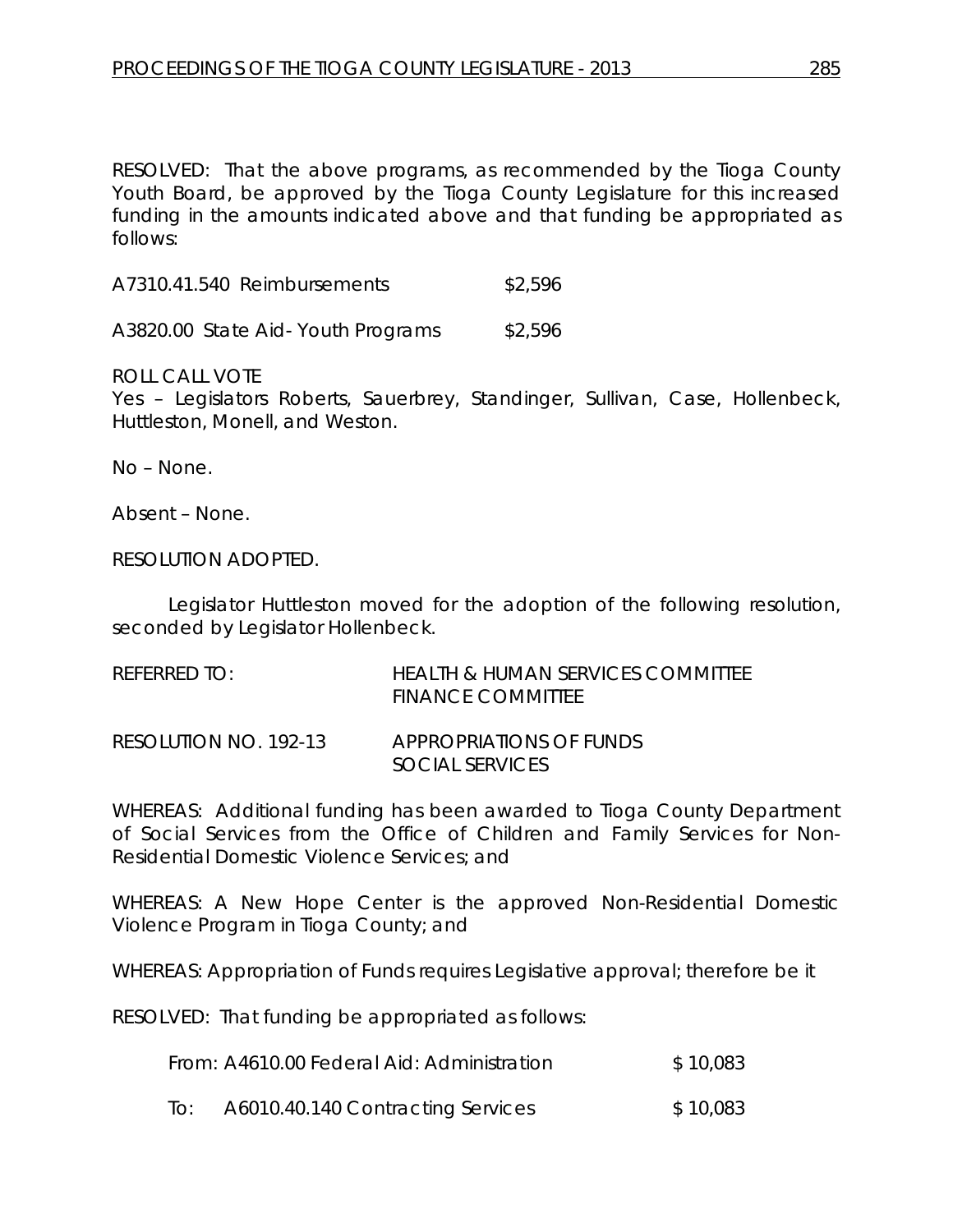Yes – Legislators Roberts, Sauerbrey, Standinger, Sullivan, Case, Hollenbeck, Huttleston, Monell, and Weston.

No – None.

Absent – None.

RESOLUTION ADOPTED.

Legislator Case moved for the adoption of the following resolution, seconded by Legislator Sauerbrey.

REFERRED TO: ED&P COMMITTEE FINANCE COMMITTEE

#### RESOLUTION NO. 193–13 *AUTHORIZE TRANSFER OF FUNDS FOR PURCHASE OF EQUIPMENT FOR ECONOMIC DEVELOPMENT & PLANNING*

WHEREAS: The Economic Development & Planning Department had a typewriter that was in need of replacement; and

WHEREAS: The Information Technology Department has recommended replacement; and

WHEREAS: The Economic Development and Planning expense account does not have an existing account for the purchase of this equipment; and

WHEREAS: The Tioga County Information Technology Director has approved the purchase for replacement; therefore be it

RESOLVED: That the Director of Economic Development & Planning be authorized to purchase replacement of a typewriter not to exceed \$75.39 and that the following sums be transferred:

From: ED&P Account A6422.40-420 \$75.39

To: ED&P Account A6422.20-290 \$75.39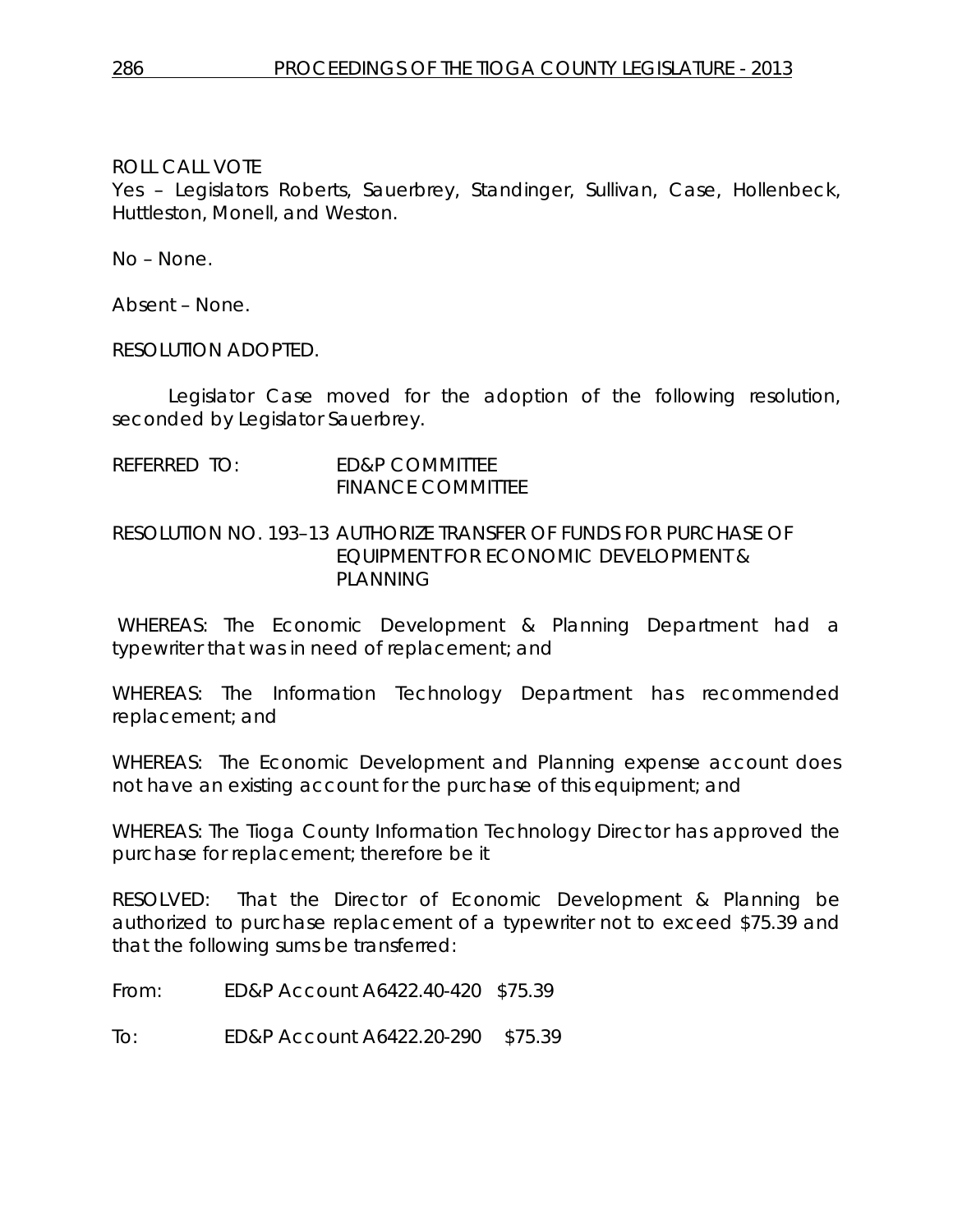Yes – Legislators Roberts, Sauerbrey, Standinger, Sullivan, Case, Hollenbeck, Huttleston, Monell, and Weston.

No – None.

Absent – None.

RESOLUTION ADOPTED.

Legislator Huttleston moved for the adoption of the following resolution, seconded by Legislator Hollenbeck.

| referred to: | HEALTH & HUMAN SERVICES COMMITTEE |
|--------------|-----------------------------------|
|              | JOB TRAINING COMMITTEE            |

RESOLUTION NO. 194–13 *AMEND TIOGA EMPLOYMENT CENTER BUDGET*

WHEREAS: The Tioga Employment Center, as part of the Broome-Tioga Workforce New York for employment and training services, is fully funded under the federal Workforce Investment Act; and

WHEREAS: NYS Department of Labor has allocated to The Tioga Employment Center Program Year 2013 (July 1, 2013 – June 30, 2014) funding in the amount \$322,631.50; and

WHEREAS: The funding is allocated in the following amounts:

\$87,119,19 for Adult services;

\$ 117,030.78 for Dislocated Worker services;

- \$95,218,38 for Youth services;
- \$ 23,263.15 for Administration; therefore be it

WHEREAS: The Tioga Employment Center allocates the funds as follows:

CD4791 – Federal Aid-Federal Employment Program \$322,631.50

CD6293- Federal Employment Program 1 in the following: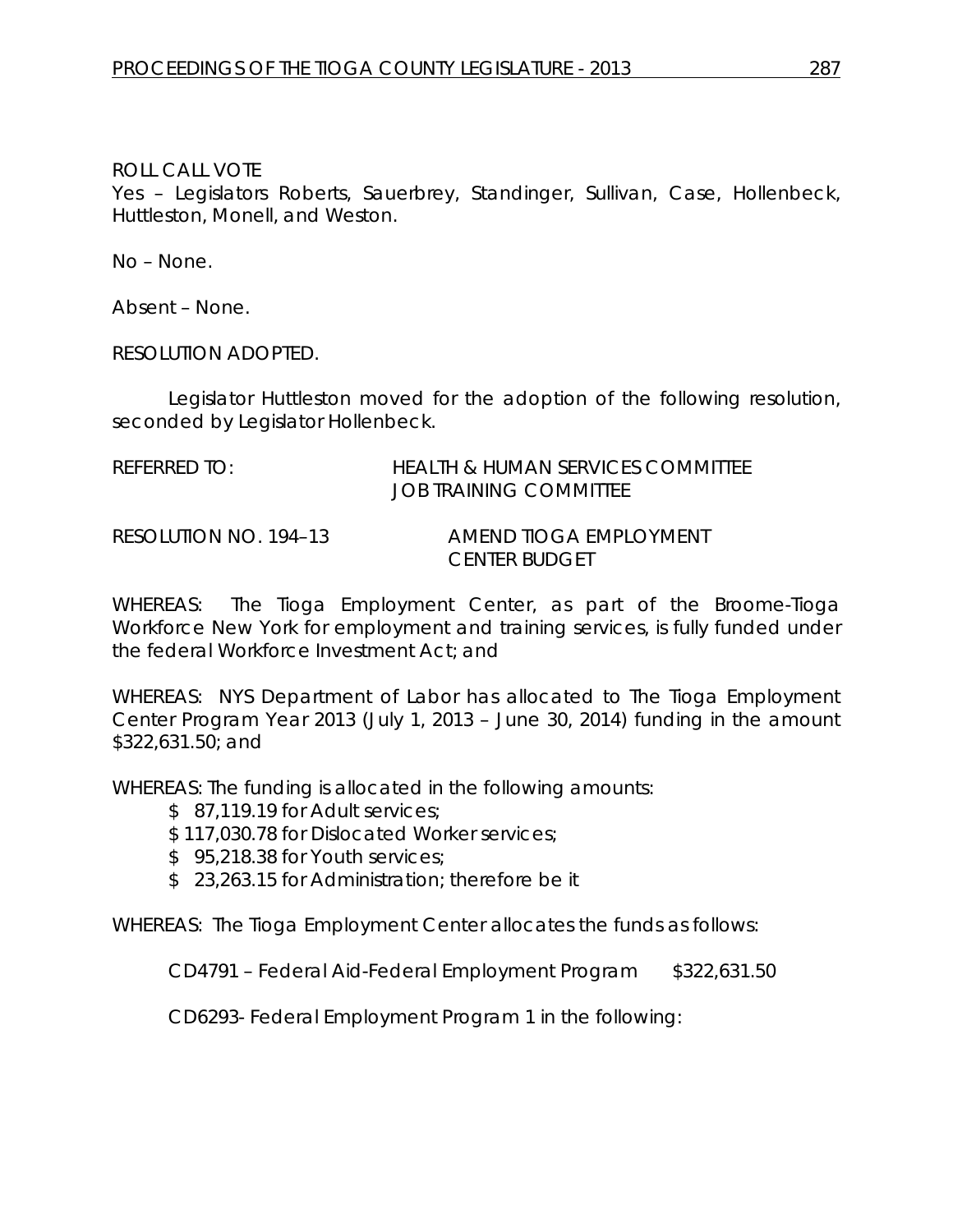| CD6293.10-10 - Full time Personnel     |               | \$216,300.00 |
|----------------------------------------|---------------|--------------|
| CD6293.20-90- Computer                 | \$            | 100.00       |
| CD6293.30-100 -Data Processing         | \$            | 550.00       |
| CD6293.30-300 - Legal                  | $\frac{1}{2}$ | 100.15       |
| CD6293.30-551 - MLR                    | \$            | 10,000.00    |
| CD6293.40-10 - Advertising             | \$            | 125.00       |
| CD6293.40-130- Contracts               |               | 12,000.00    |
| CD6293.40-140- Contract Services       | \$            | 70,927.00    |
| CD6293.40-190 -Education Reimbursement | \$            | 7,478.35     |
| CD6293.40-420 - Office Supplies        | \$            | 2,600.00     |
| CD6293.40-480 - Postage                | \$            | 125.00       |
| CD6293.40-660- Telephone               | \$            | 1,200.00     |
| CD6293.40-630- Client Tools            | \$            | 960.00       |
| CD6293.40-733-Training/All Other       | \$            | 166.00       |
|                                        |               |              |

### And

WHEREAS: the Tioga Employment Center County Budget is a calendar year budget and a portion of these funds are currently reflected in the County 2013 budget prepared by the TEC Supervisor last year; and

WHEREAS: From discussions with County Budget Officer, placing this allocation in the current 2013 Tioga Employment Center County Budget would show disproportionate funds available; therefore be it

RESOLVED: That the Tioga Employment Center budget not be amended at this time, the allocations be accepted by the Treasurer's office and the allocations are to be reflected in the 2013 Tioga Employment Center County Budget, and the remainder in the 2014 budget.

# ROLL CALL VOTE

Yes – Legislators Roberts, Sauerbrey, Standinger, Sullivan, Case, Hollenbeck, Huttleston, Monell, and Weston.

No – None.

Absent – None.

RESOLUTION ADOPTED.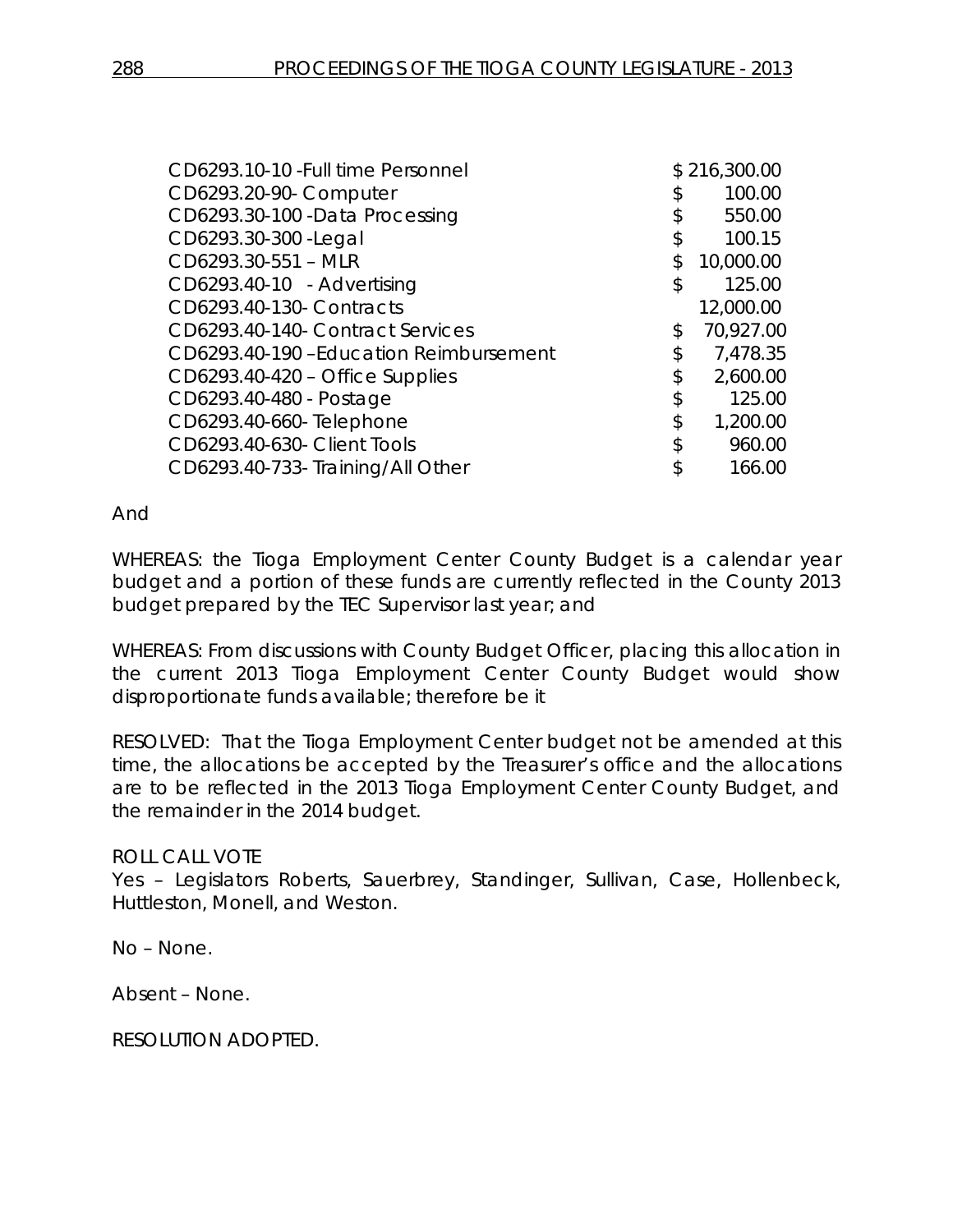Legislator Standinger moved for the adoption of the following resolution, seconded by Legislator Monell.

REFERRED TO: ADMINISTRATIVE SERVICES COMMITEE FINANCE COMMITTEE INFORMATION TECHNOLOGY

RESOLUTION NO. 195-13 *AUTHORIZE PURCHASE OF ELECTRONIC RECORDS MANAGEMENT SYSTEM FOR THE COUNTY CLERK'S OFFICE*

WHEREAS: The County Clerks office is responsible for the recording, filing and maintaining of public records for Tioga County; and

WHERAS: Cott Systems has been selected to be the software vendor who can provide the County Clerks office with online researching, e-filing and erecording options and will be able to provide additional disaster backup and recovery; and

WHEREAS: The Tioga County Information Technology Department has approved the purchase; be it therefore resolved

RESOLVED: That Cott Systems be selected for the software vendor for the County Clerk's Office; and be it further

RESOLVED: That the County Clerk be authorized to purchase the electronic records management system from Cott Systems for a cost of \$23,480 a year for a five year period; and be it further

RESOLVED: That the Chair of the Tioga County Legislature be authorized to execute a contract with Cott subject to approval of the County Attorney; and be it further

RESOLVED: That the one time fee for e-backup in the amount of \$1,250.00 be charged out of the County Clerk's Capital Equipment Account H1410.21 after transfer of said sum to said account from the Capital Reserve for computer software; and be it further

RESOLVED: That the cost of \$23,480 is to be charged for five years out of the County Clerk's Capital Equipment Account H1410.21 after transfer of said sum to said account from the Capital Reserve for computer software.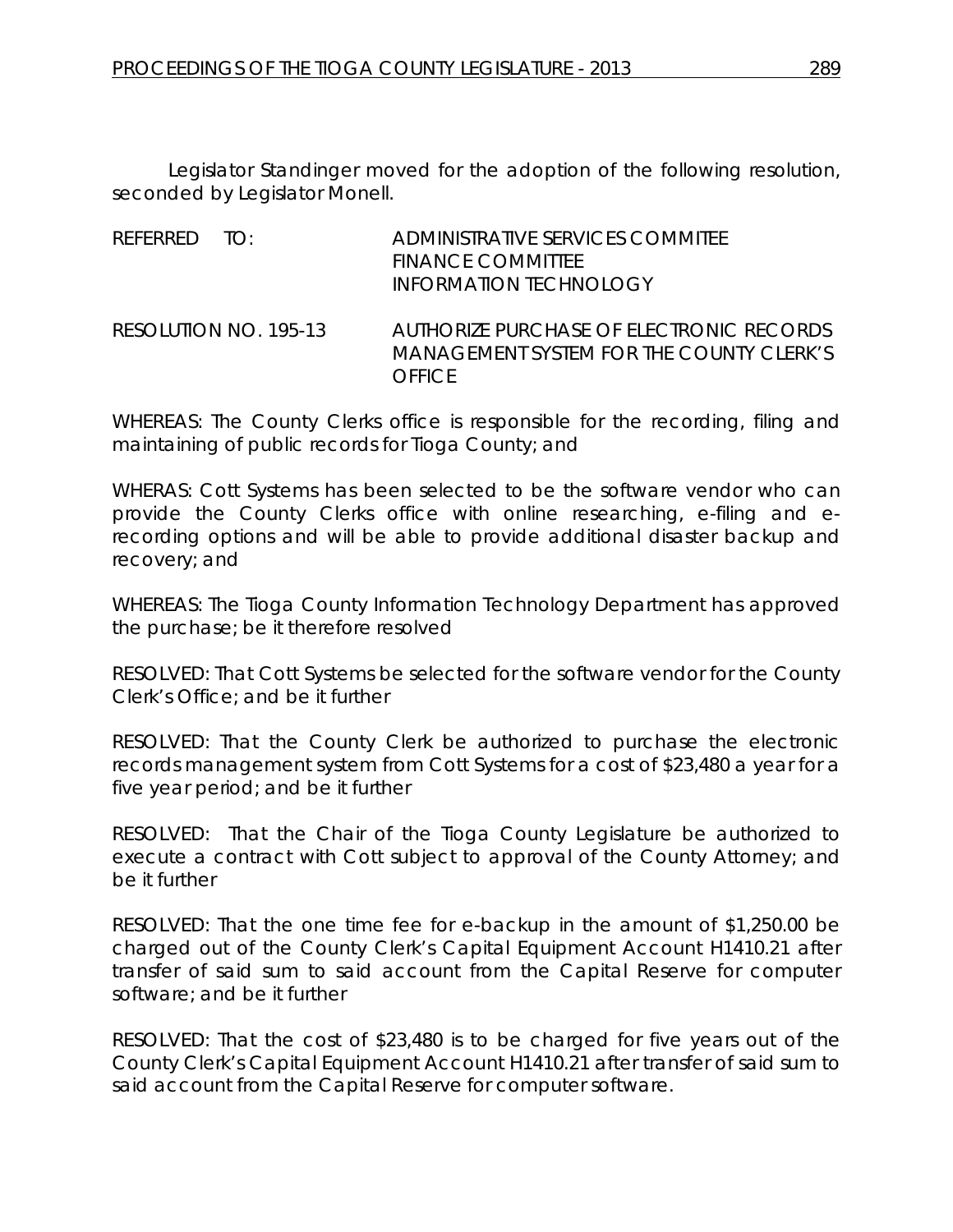Yes – Legislators Roberts, Sauerbrey, Standinger, Sullivan, Case, Hollenbeck, Huttleston, Monell, and Weston.

No – None.

Absent – None.

RESOLUTION ADOPTED.

Legislator Standinger moved for the adoption of the following resolution, seconded by Legislator Sauerbrey.

REFERRED TO: ADMINISTRATIVE SERVICES COMMITTEE FINANCE COMMITTEE RESOLUTION NO. 196–13 *TRANSFER OF FUNDS FROM COMPUTER SOFTWARE CAPITAL RESERVE FUND*

WHEREAS: Resolution No. 120-13 established a Computer Software Capital Reserve Fund; and

WHEREAS: The County Clerk's Office went out to bid for the purchase of an Electronic Records Management System; and

WHEREAS: A bid has been awarded to Cott for the purchase of said Electronic Records Management System; and

WHEREAS: Funds for said purchase need to be transferred from the Computer Software Capital Reserve Fund to cover the first year of the software expense plus a one-time fee for e-backup; therefore be it

RESOLVED: That the sum of \$24,730 for 2013 be transferred from H878.04 Capital Software Reserve Fund to H1410.21 County Clerk Capital Account.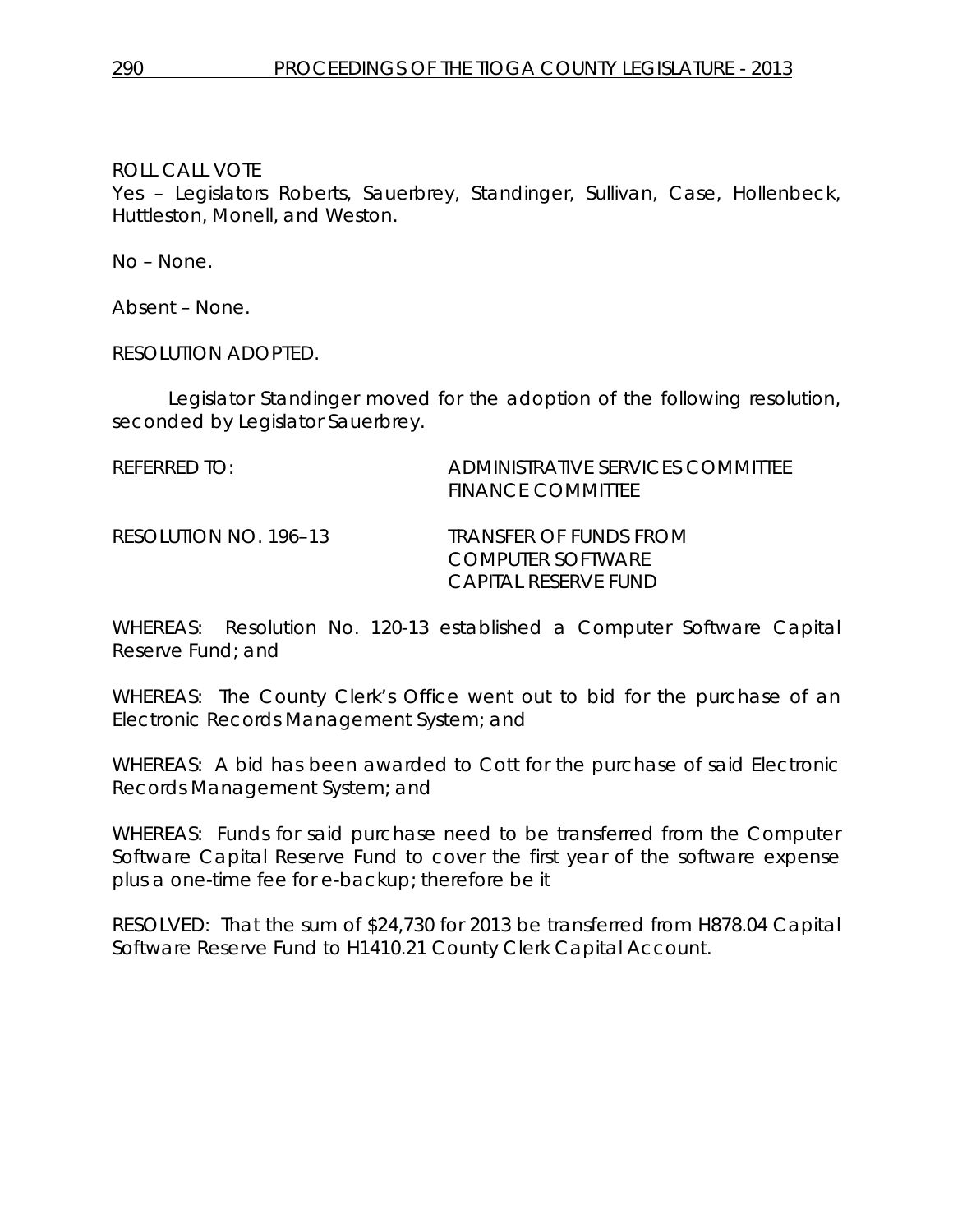Yes – Legislators Roberts, Sauerbrey, Standinger, Sullivan, Case, Hollenbeck, Huttleston, Monell, and Weston.

No – None.

Absent – None.

RESOLUTION ADOPTED.

Legislator Sauerbrey moved for the adoption of the following resolution, seconded by Legislator Standinger.

REFERRED TO: INFORMATION TECHNOLOGY COMMITTEE FINANCE COMMITTEE

RESOLUTION NO. 197–13 *TRANSFER OF FUNDS FROM COMPUTER HARDWARE CAPITAL RESERVE FUND*

WHEREAS: Resolution No. 119-13 established a Computer Hardware Capital Reserve Fund; and

WHEREAS: The Information Technology Department went out to bid for network infrastructure initiative to reconfigure and upgrade the County's network infrastructure; and

WHEREAS: A bid has been awarded to Finger Lakes Technologies Group, Inc. for the infrastructure initiative; and

WHEREAS: Funds for said purchase need to be transferred from the Computer Hardware Capital Reserve Fund; therefore be it

RESOLVED: That the sum of \$248,861.62 for 2013 be transferred from H878.05 Capital Hardware Reserve Fund to H1680.21 Information Technology Capital Account.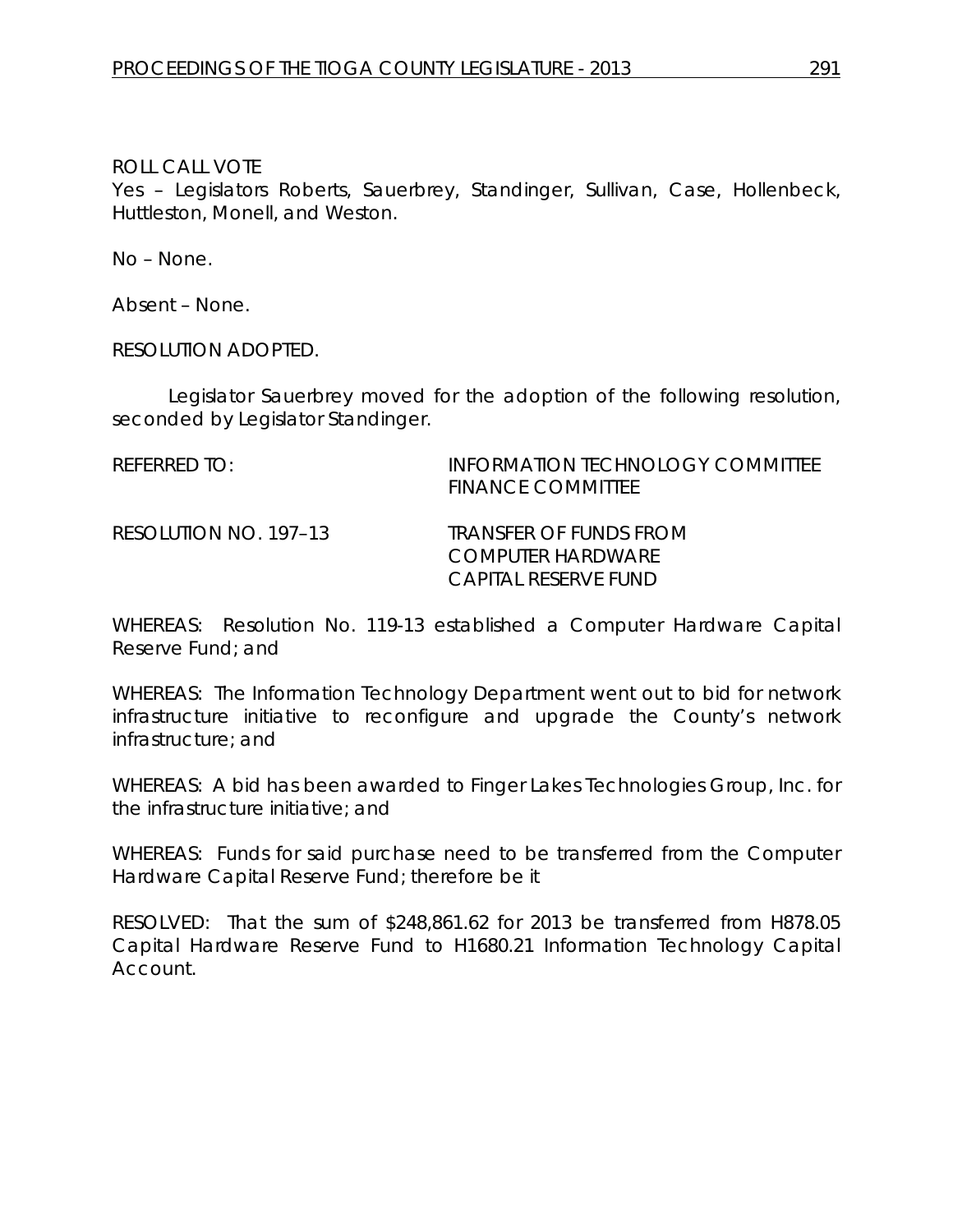Yes – Legislators Roberts, Sauerbrey, Standinger, Sullivan, Case, Hollenbeck, Huttleston, Monell, and Weston.

No – None.

Absent – None.

RESOLUTION ADOPTED.

Legislator Roberts moved for the adoption of the following resolution, seconded by Legislator Sullivan.

| referred to: | <b>PUBLIC WORKS COMMITTEE</b> |
|--------------|-------------------------------|
|              | <b>FINANCE COMMITTEE</b>      |

RESOLUTION NO. 198-13 *CREATE HALSEY VALLEY ROAD OVER DRY BROOK CREEK TROPICAL STORM LEE FLOOD MITIGATION GRANT ACCOUNT AND TRANSFER FUNDS*

WHEREAS: Tioga County was awarded a Hurricane Irene-Tropical Storm Lee Flood Mitigation Grant for designing and implementing flood mitigation and flood control projects in creeks, streams, and brooks in the amount of \$797,291; and

WHEREAS: One of the projects identified was Halsey Valley Road over Dry Brook Creek to stabilize streambanks both upstream and downstream to prevent erosion and scour from future flood events; and

WHEREAS: The grant awarded will reimburse 25% and NRCS (Natural Resources Conservation Service) will reimburse 75%; and

WHEREAS: A Halsey Valley Road over Dry Brook Creek account needs to be established to pay for the work before reimbursement will be received from the grant; therefore be it

RESOLVED: That Halsey Valley Road over Dry Brook Creek Account be created and established as H2013.08; and be it further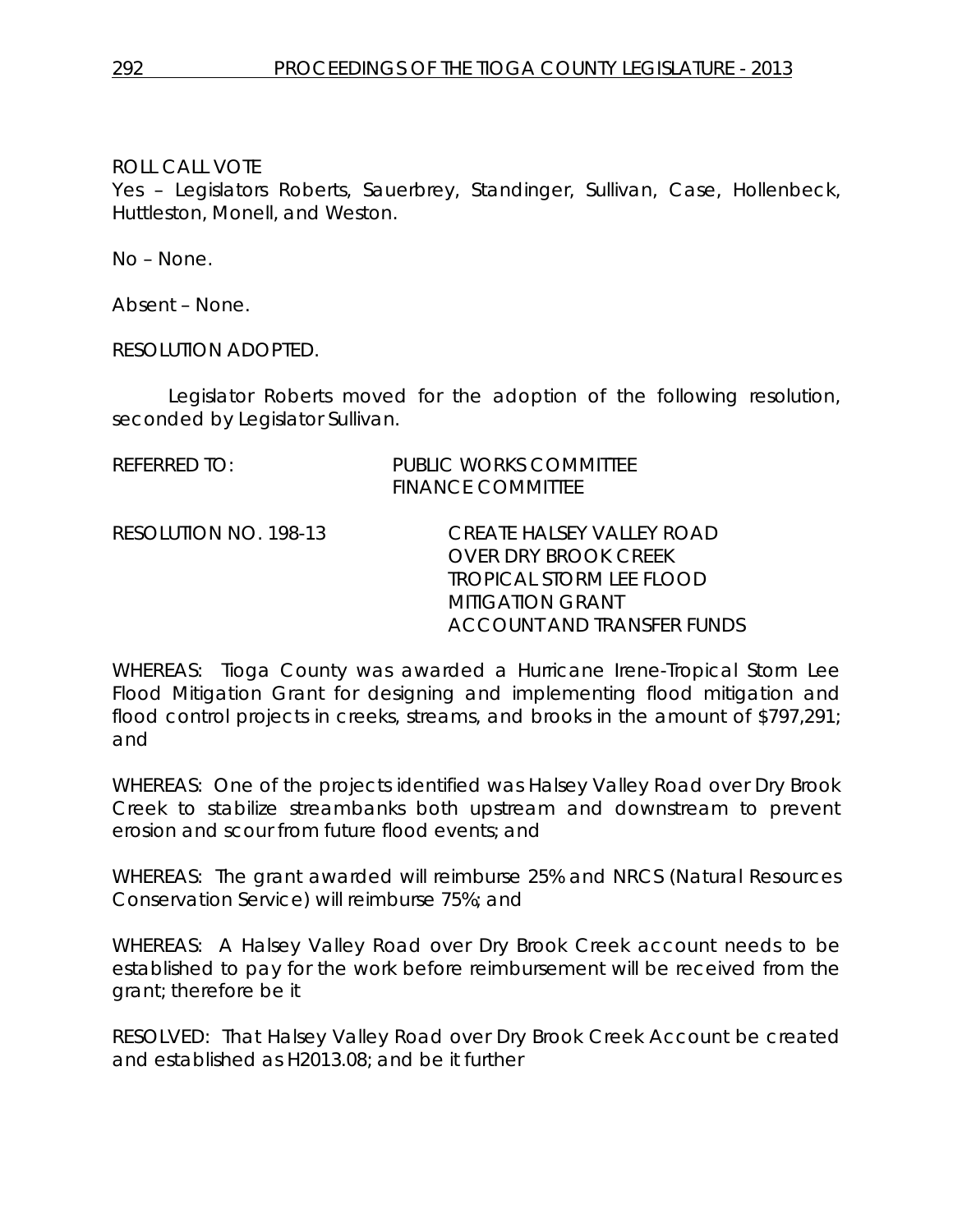RESOLVED: That the Tioga County Legislature authorizes the transfer of funds as follows:

From: H4097 Federal Aid-Capital Project NRCS Revenue \$45,000.00

TO: H2013.08 Halsey Valley Road over Dry Brook Creek \$45,000.00

ROLL CALL VOTE

Yes – Legislators Roberts, Sauerbrey, Standinger, Sullivan, Case, Hollenbeck, Huttleston, Monell, and Weston.

No – None.

Absent – None.

RESOLUTION ADOPTED.

Legislator Roberts moved for the adoption of the following resolution, seconded by Legislator Sullivan.

| REFERRED TO:          | PUBLIC WORKS                                          |
|-----------------------|-------------------------------------------------------|
| RESOLUTION NO. 199-13 | AUTHORIZE TO HOLD JOINT<br>AUCTION WITH BROOME COUNTY |

WHEREAS: Broome County has offered Tioga County the ability to rejoin them with a joint auction for surplus property; and

WHEREAS: Broome County has contracted Mel Manassee & Son Auctioneers for Saturday September 28, 2013 @ 10:00 AM; therefore be it

RESOLVED: That the Tioga County Legislature authorizes the auction for surplus properties to be held in conjunction with Broome County on Saturday, September 28, 2013 @ 10:00 AM; and be it further

RESOLVED: That Tioga County's auction for surplus properties will be held at Broome County Highway Dept., 47 Thomas St., Chenango Bridge, NY 13745 and 0% Commission of the proceeds will be charged to the seller.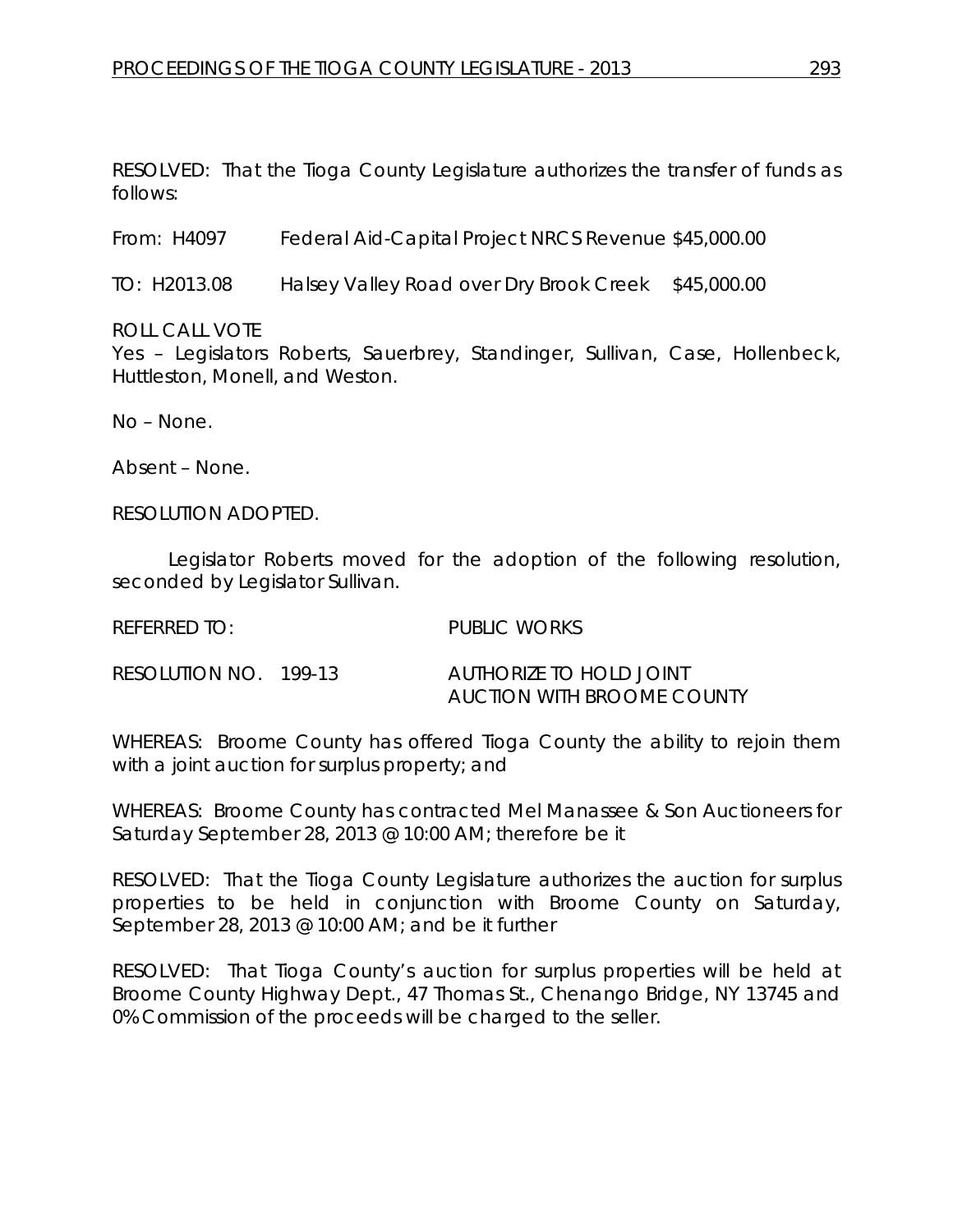Yes – Legislators Roberts, Sauerbrey, Standinger, Sullivan, Case, Hollenbeck, Huttleston, Monell, and Weston.

No – None.

Absent – None.

RESOLUTION ADOPTED.

Legislator Roberts moved for the adoption of the following resolution, seconded by Legislator Sullivan.

REFERRED TO: PUBLIC WORKS

RESOLUTION NO. 200-13 *AWARD DESIGN SERVICES TO LABELLA ASSOCIATES FOR DESIGN SERVICES FOR HAMILTON VALLEY RD BRIDGE BIN: 3334950*

WHEREAS: Tioga County bonded for a program for rehabilitation of various bridges; and

WHEREAS: Funds are available for the design of these bridges as part of the Bond Issue; and

WHEREAS: The Hamilton Valley Rd. Bridge over South Branch Catatonk Creek (BIN: 3334950) is one of the bridges in the program; therefore be it

RESOLVED: That the Tioga County Legislature award the design services contract to Labella Associates, Rochester, NY 14614 in the amount of \$65,400; and be it further

RESOLVED: That the account H2013.09 be established for this project by transferring \$65,400 from H511 Appropriated Reserve Account into H2013.09 Hamilton Valley Rd. Bridge over South Branch Catatonk Creek BIN: 3334950.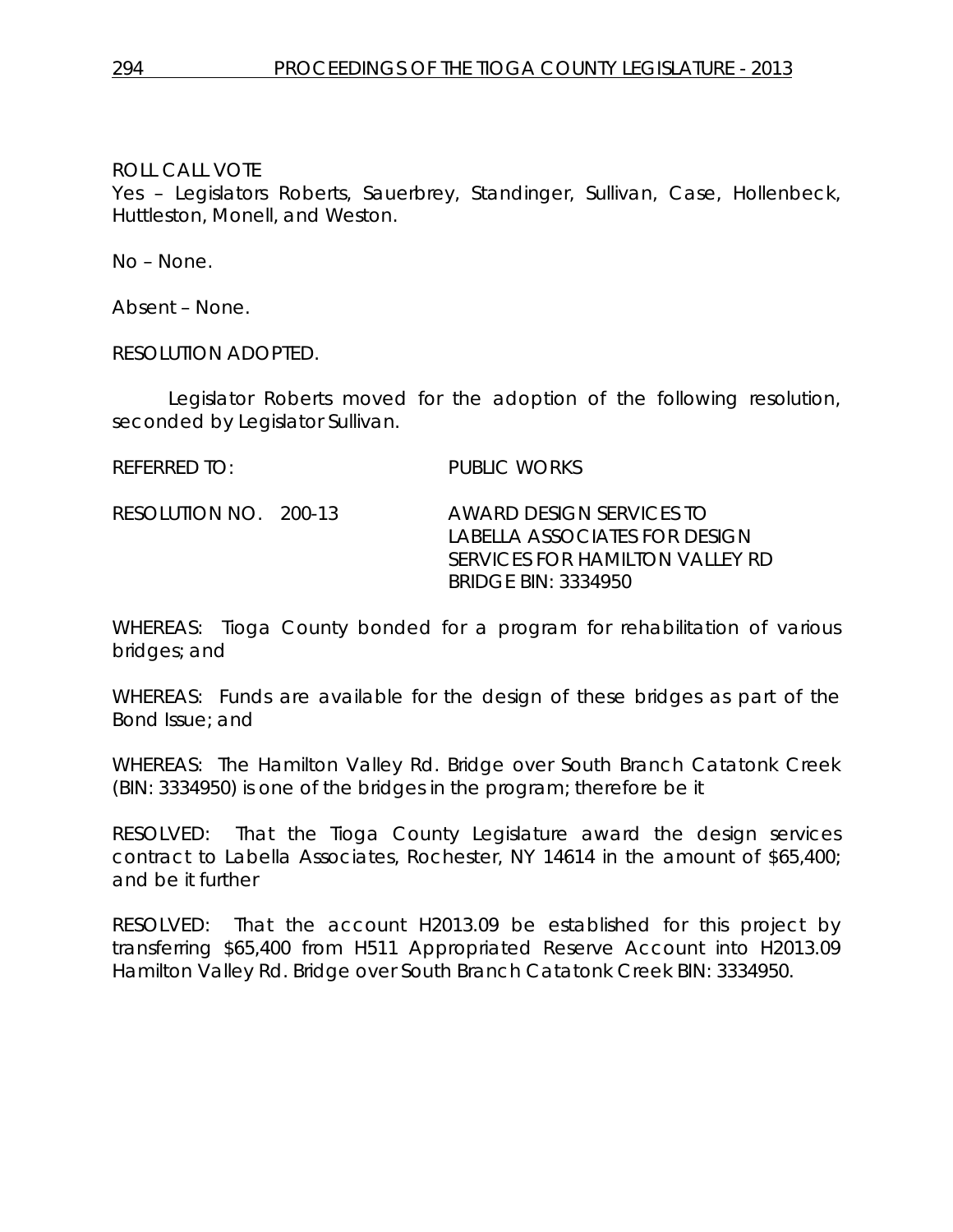Yes – Legislators Roberts, Sauerbrey, Standinger, Sullivan, Case, Hollenbeck, Huttleston, Monell, and Weston.

No – None.

Absent – None.

RESOLUTION ADOPTED.

Legislator Case moved for the adoption of the following resolution, seconded by Legislator Sauerbrey.

REFERRED TO: ED&P COMMITTEE

RESOLUTION NO. 201-13 *RESOLUTION TO AUTHORIZE CONSULTANT HIRE AND CONTRACT FOR NYS AG & MARKETS COUNTY AG & FARMLAND PROECTION PLAN UPDATE*

WHEREAS: Tioga County has authorized the update of the 1998 Tioga County Agricultural and Farmland Protection Plan and accepted said grant via resolution 58-13 in the amount of \$15,000 for consultant services plus \$4,000 inkind services for the County Planning Director's time doing project management and grant administration, and

WHEREAS: The Agricultural Planning Committee has conducted a thorough search procedure including issuing an RFP, reviewing many proposals submitted, then conducting consultant interviews and rating the finalists; and

WHEREAS: The Agricultural Planning Committee has selected **edr** and subconsultant to perform said services; therefore be it

RESOLVED: That the Tioga County Legislature does hereby authorize the contractual services with **edr**, including sub-consultant, to perform said Agricultural & Farmland Protection Plan services in the amount of \$15,000 to be paid from NYS AG Markets Grant Account A8752.40-140; and be it further

RESOLVED: That the Tioga County Legislature authorize the Chair of the Legislature to sign all associated contract paperwork, contingent upon review and approval of the County Attorney.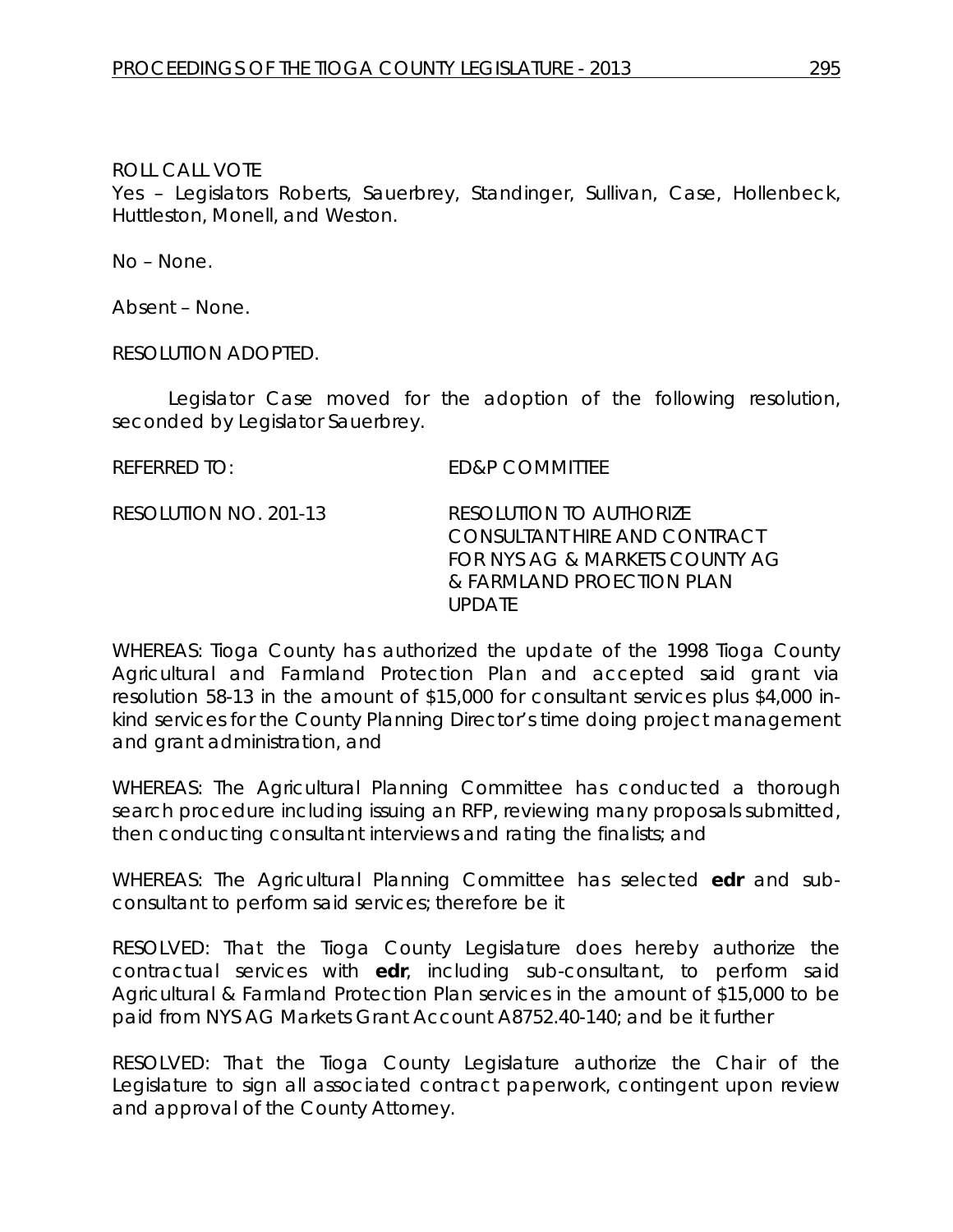Yes – Legislators Roberts, Sauerbrey, Standinger, Sullivan, Case, Hollenbeck, Huttleston, Monell, and Weston.

No – None.

Absent – None.

RESOLUTION ADOPTED.

Legislator Case moved for the adoption of the following resolution, seconded by Legislator Sullivan.

REFERRED TO: ED&P COMMITTEE

RESOLUTION NO. 202–13 *RESOLUTION TO SUPPORT ASSEMBLY BILL A07588 KNOWN AS THE RURAL BROADBAND DEPLOYMENT ACT WHICH PROMOTES RURAL BROADBAND DEPLOYMENT BY PROVIDING RESIDENTS AND SMALL BUSINESSES WITH TAX CREDITS FOR BROADBAND DEPLOYMENT*

WHEREAS: There are rural areas of Tioga County without access to high speed broadband services because of geographic isolation, topographic conditions, and low population density; and

WHEREAS: Tioga County has made broadband deployment a priority as evidenced by their commitment to having the following broadband and telephony studies completed: Southern Tier East Telecommunications Inventory 2004, Southern Tier East Telecommunication Regional Action Plan 2005, Southern Tier East Regional Broadband Telecommunications Action Plan 2009, and Tioga County REAP Connect Tioga 2008, which identified broadband deficiencies and potential solutions to address the deficiency; and

WHEREAS: Broadband providers have not found it economically feasible to provide broadband services to many of the remote areas of Tioga County; and

WHEREAS: New York State Assembly bill A07588, known as the Rural Broadband Deployment Act, would promote rural broadband deployment by providing residents and small business with tax credits for broadband deployment; and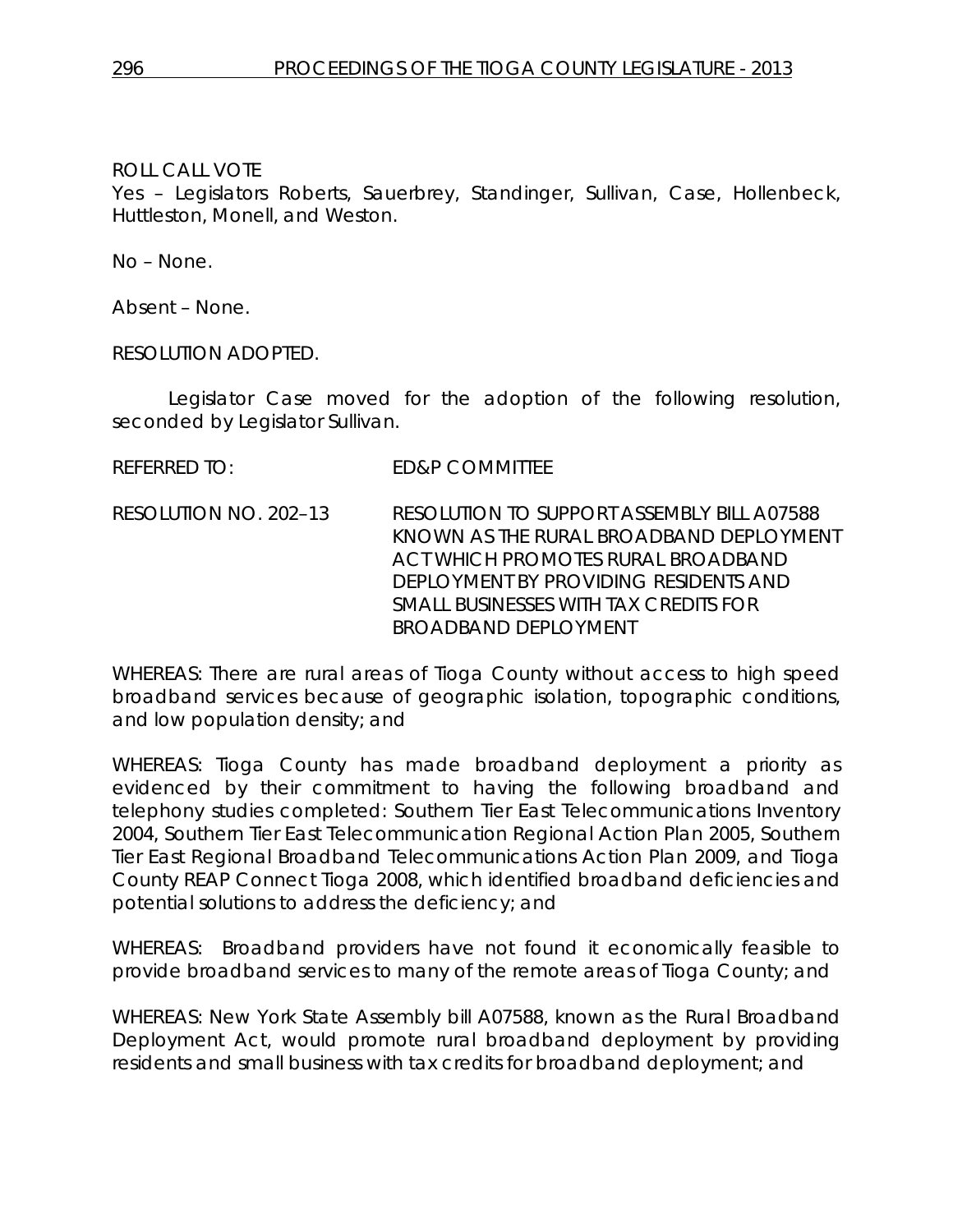WHEREAS: The bill would allow for residents and small businesses in unserved areas to come together, pool their economic power, and select a broadband provider to deploy services to their area; and

WHEREAS: Any eligible out of pocket expenses the resident or small business incurs for the construction of the network, would be eligible for a 100% refundable tax credit, over 5 years; and

WHEREAS: The New York State Senate has passed identical bill S05481; therefore be it

RESOLVED: That the Tioga County Legislature supports NYS Assembly bill A07588 known as the Rural Broadband Deployment ACT; and be it further

RESOLVED: That the Clerk to the Legislature shall send a copy of the resolution to Governor Andrew Cuomo, State Senate Majority Leader Dean Skelos, Senator Thomas Libous, Assembly Speaker Sheldon Silver, Assemblyman Christopher Friend, Assemblywoman Donna Lupardo, Clerk to each County Governing Body, and the New York State Association of Counties.

ROLL CALL VOTE

Yes – Legislators Roberts, Sauerbrey, Standinger, Sullivan, Case, Hollenbeck, Huttleston, Monell, and Weston.

No – None.

Absent – None.

RESOLUTION ADOPTED.

Legislator Case moved for the adoption of the following resolution, seconded by Legislator Monell.

| REFERRED TO: | <b>PUBLIC WORKS COMMITTEE</b><br>ED&P COMMITTEE                                                                                                                                                      |
|--------------|------------------------------------------------------------------------------------------------------------------------------------------------------------------------------------------------------|
|              | RESOLUTION NO. 203–13 APPROVAL TO MATCH FUNDS TO TIOGA COUNTY IDA<br>CFA GRANT APPLICATION TO EMPIRE STATE<br>DEVELOPMENT STRATEGIC PLANNING AND FEASIBILITY<br>STUDIES FOR SITE DESIGN FOR $E=MI^3$ |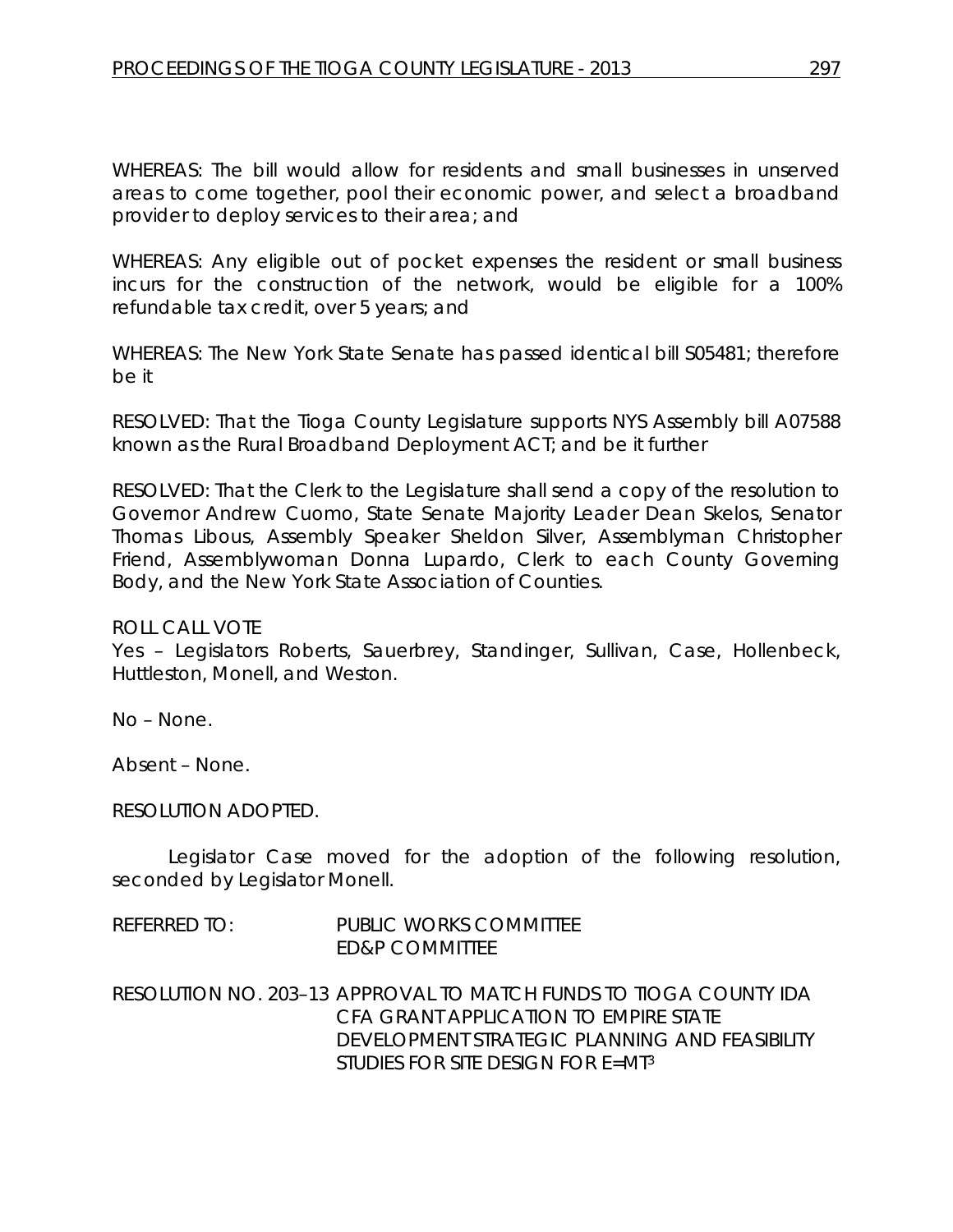WHEREAS: There is funding from the Empire State Development Strategic Planning and Feasibility Studies Program for site design of Rt 434, Owego, NY (E=mt3) owned by Tioga County IDA; and

WHEREAS: Funding will supply costs toward a Phase I design to construct an access road, prepare a grading plan, install necessary utilities, such as water, sewer, telecommunications, storm water drainage, large parking lot, a 4,000 square foot building to house a Tourism Visitor Information Center as well as a storage facility for Tioga County digital records; and

WHEREAS: Phase II will provide the costs toward the design of a 22,000 square foot building to house offices and wet and dry scientific labs to accommodate the expansion of CPSI Biotech; and

WHEREAS: This project will create a distinctive niche and promote regional Tourism, as well as create employment with the increased staff for the Visitor Center and research jobs for the CPSI Biotech expansion with potential to expand development in addition to promoting a private/public partnership in development; and

WHEREAS: This is a collaborated effort with the Tioga County IDA, Tioga County and Tioga County Tourism submitting the Consolidated Fund Application for a total project in the amount of \$100,000; and

WHEREAS: There is a 50/50 match required (\$50,000) by the proposed funding source; and

WHEREAS: Tioga County ED&P has requested participation from the Tioga County IDA in the amount of \$20,000 of the required match and Tioga County Tourism has agreed to provide \$10,000 of the required match; therefore be it

RESOLVED: That the Tioga County Legislature hereby authorizes a \$20,000 contribution to the 50% cash match for the Tioga County IDA CFA grant application to ESD Strategic Planning and Feasibility Studies Program for the site design in support of the E=mt<sup>3</sup> site development.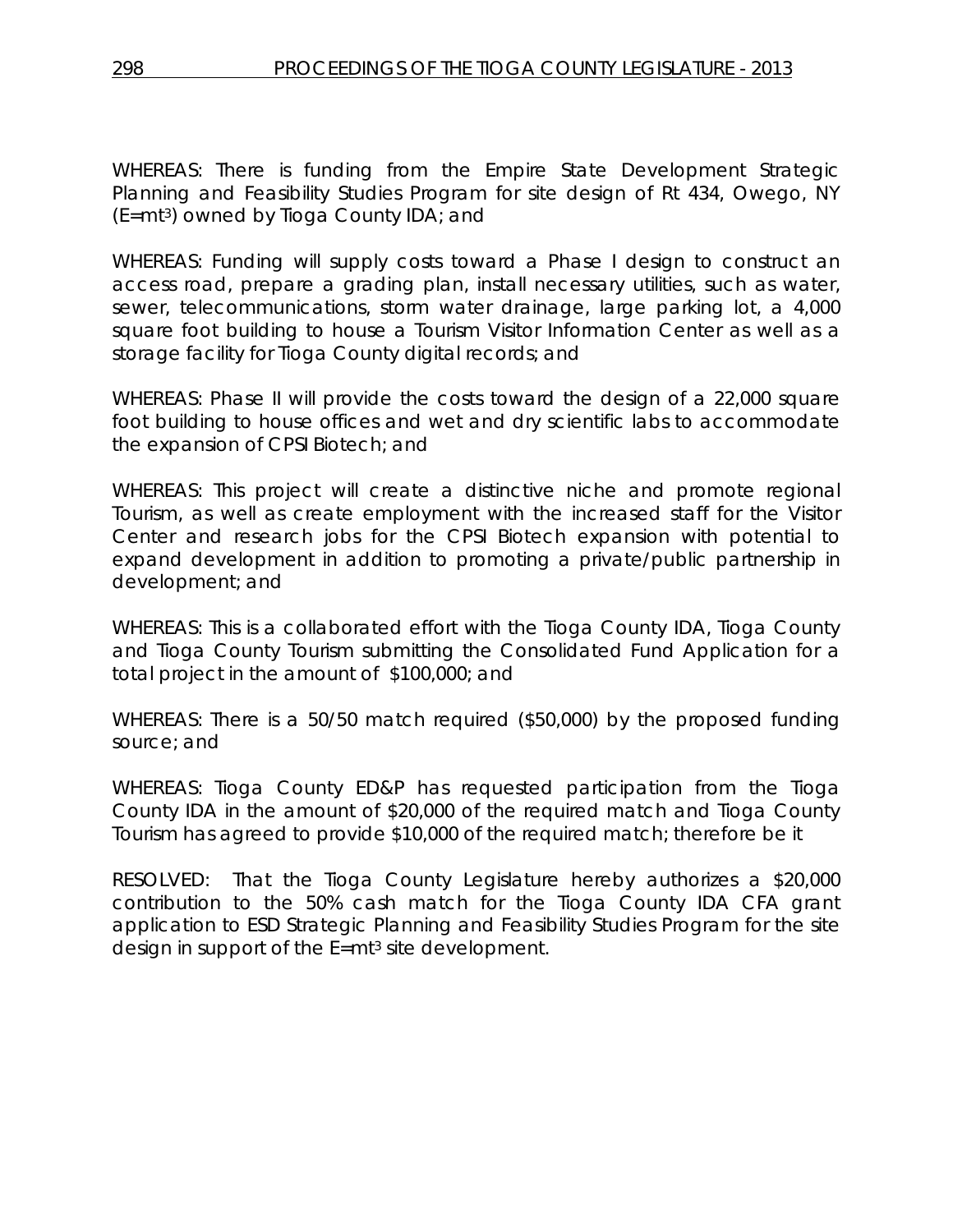Yes – Legislators Sauerbrey, Standinger, Sullivan, Case, Hollenbeck, Monell, and Weston.

No – Legislators Roberts and Huttleston.

Absent – None.

RESOLUTION ADOPTED.

Legislator Sauerbrey moved for the adoption of the following resolution, seconded by Legislator Standinger.

REFERRED TO: PUBLIC SAFETY COMMITTEE

RESOLUTION NO. 204-13 *AUTHORIZE THE SUBMISSION OF A ROUND 3 STATEWIDE INTEROPERABLE COMMUNICATIONS GRANT APPLICATION – FIRE COORDINATORS OFFICE*

WHEREAS: The NYS Division of Homeland Security and Emergency Services has announced continuing Interoperable Communications Grant funding; and

WHEREAS: Applications for this grant must be received no later than September 30, 2013; and

WHEREAS: County Policy #47 requires that a resolution be approved before any such grant application be submitted; therefore be it

RESOLVED: That the Tioga County Fire Coordinators Office be authorized to submit the appropriate grant application for the purpose of securing this funding, and authorizes the Chair of the Legislature to sign such application.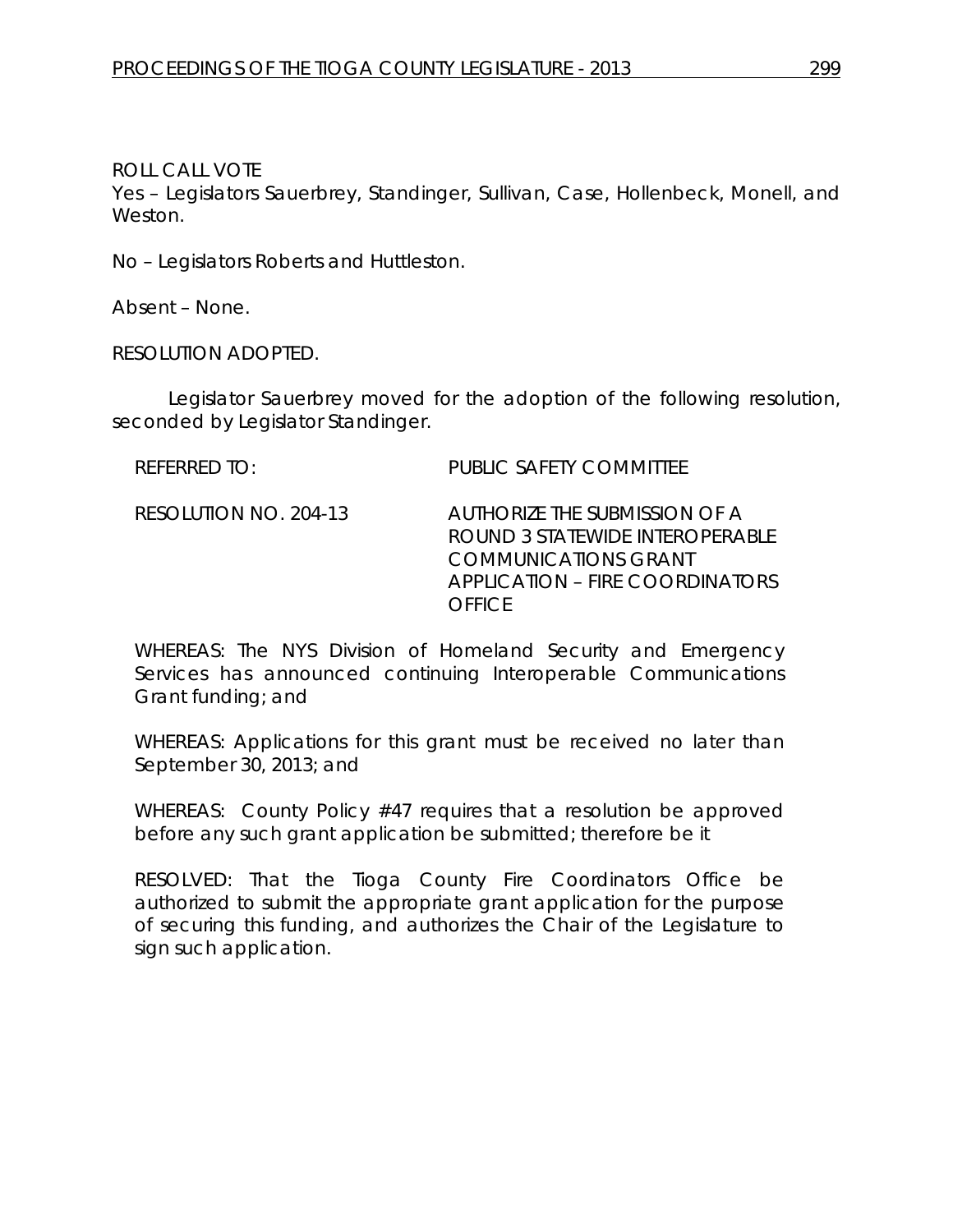Yes – Legislators Roberts, Sauerbrey, Standinger, Sullivan, Case, Hollenbeck, Huttleston, Monell, and Weston.

No – None.

Absent – None.

RESOLUTION ADOPTED.

Legislator Sauerbrey moved for the adoption of the following resolution, seconded by Legislator Standinger.

REFERRED TO: PUBLIC SAFETY COMMITTEE RESOLUTION NO. 205–13 *AUTHORIZE THE SUBMISSION OF A TECHNICAL RESCUE GRANT APPLICATION – FIRE COORDINATOR'S OFFICE*

WHEREAS: The NYS Division of Homeland Security and Emergency Services has announced continuing Technical Rescue Grant funding; and

WHEREAS: Such grants are the only means of providing the Tioga County Technical Rescue Team with the needed, specialized equipment needed to perform their tasks; and

WHEREAS: Applications for this grant must be received no later than September 4, 2013; and

WHEREAS: County Policy #47 requires that a resolution be approved before any such grant application be submitted; therefore be it

RESOLVED: That the Tioga County Fire Coordinator's Office be authorized to submit the appropriate grant application for the purpose of securing this funding, and authorizes the Chair of the Legislature to sign such application.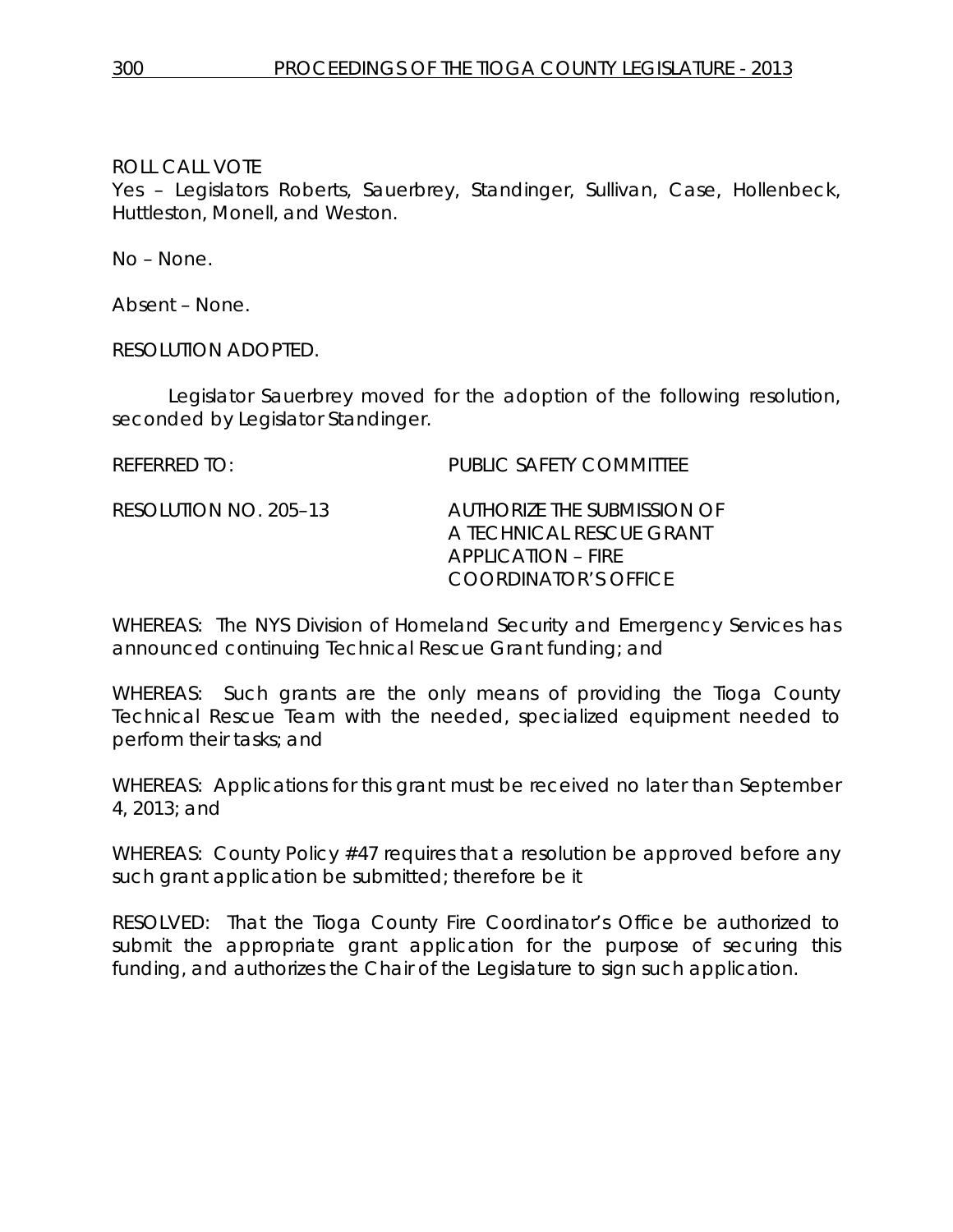Yes – Legislators Roberts, Sauerbrey, Standinger, Sullivan, Case, Hollenbeck, Huttleston, Monell, and Weston.

No – None.

Absent – None.

RESOLUTION ADOPTED.

Legislator Sullivan moved for the adoption of the following resolution, seconded by Legislator Hollenbeck.

| REFERRED TO:          | <b>LEGAL COMMITTEE</b><br>PERSONNEL COMMITTEE                              |
|-----------------------|----------------------------------------------------------------------------|
| RESOLUTION NO. 206-13 | BACKFILL PART TIME SAFETY OFFICER<br>POSITION:<br>COUNTY ATTORNEY'S OFFICE |

WHEREAS: Due to a resignation, the part-time Safety Officer position became vacant on May 28, 2013; and

WHEREAS: The County Attorney received authorization by the Chair of the Legislature to recruit for said position; and

WHEREAS: The County Attorney has identified William M. Kennville as a qualified candidate to fill said position; and

WHEREAS: The Safety Officer position has been left unfilled for 90-days; therefore be it

RESOLVED: That the County Attorney is hereby authorized to provisionally appoint William M. Kennville to the part-time position of Safety Officer effective August 26, 2013, at an annual salary of \$24,039.00, pending the results of the civil service examination.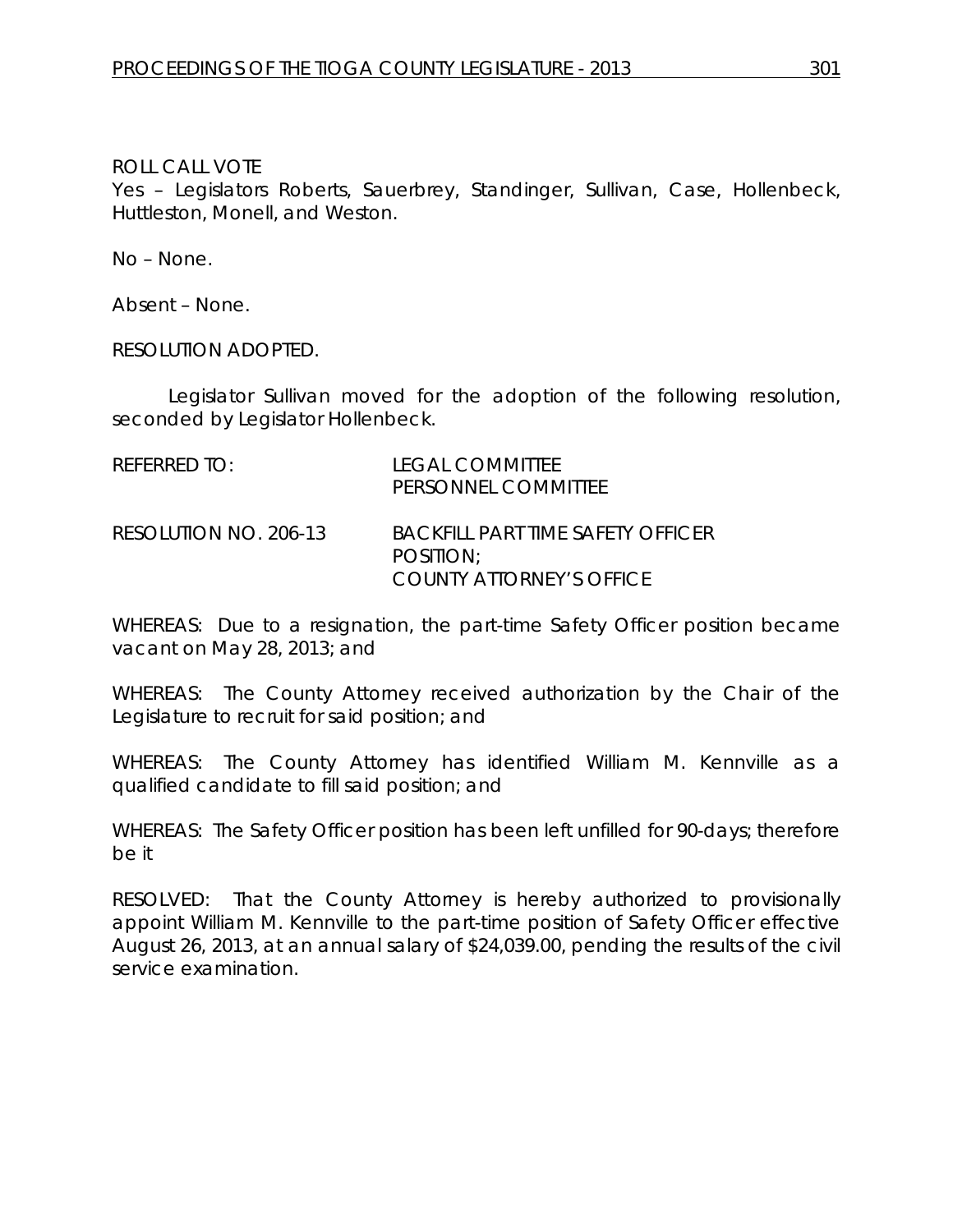Yes – Legislators Roberts, Sauerbrey, Standinger, Sullivan, Case, Hollenbeck, Huttleston, Monell, and Weston.

No – None.

Absent – None.

RESOLUTION ADOPTED.

Legislator Sullivan moved for the adoption of the following resolution, seconded by Legislator Standinger.

| REFERRED TO:          | FINANCE/LEGAL COMMITTEE<br>PERSONNEL COMMITTEE                                                                              |
|-----------------------|-----------------------------------------------------------------------------------------------------------------------------|
| RESOLUTION NO. 207-13 | REQUEST WAIVER OF 90-DAY HOLD; AUTHORIZE<br>BACKFILL PART-TIME 2nd ASSISTANT PUBLIC<br>DEFENDER POSITION<br>PUBLIC DEFENDER |

WHEREAS: Legislative approval is required for waivers of 90-day hiring delay; and

WHEREAS: Mark Loughran, 2<sup>nd</sup> Assistant Public Defender, has submitted his intent to resign effective August 5, 2013; and

WHEREAS: The Public Defender seeks to immediately fill the part-time position so that clients receive legal representation within the Tioga County court system without delay or interruption; therefore be it

RESOLVED: That the Tioga County Public Defender is hereby granted a waiver from the 90-day hiring delay and is authorized to fill the part-time 2nd Assistant Public Defender position at the non-union annual base salary of \$30,154, effective August 14, 2013.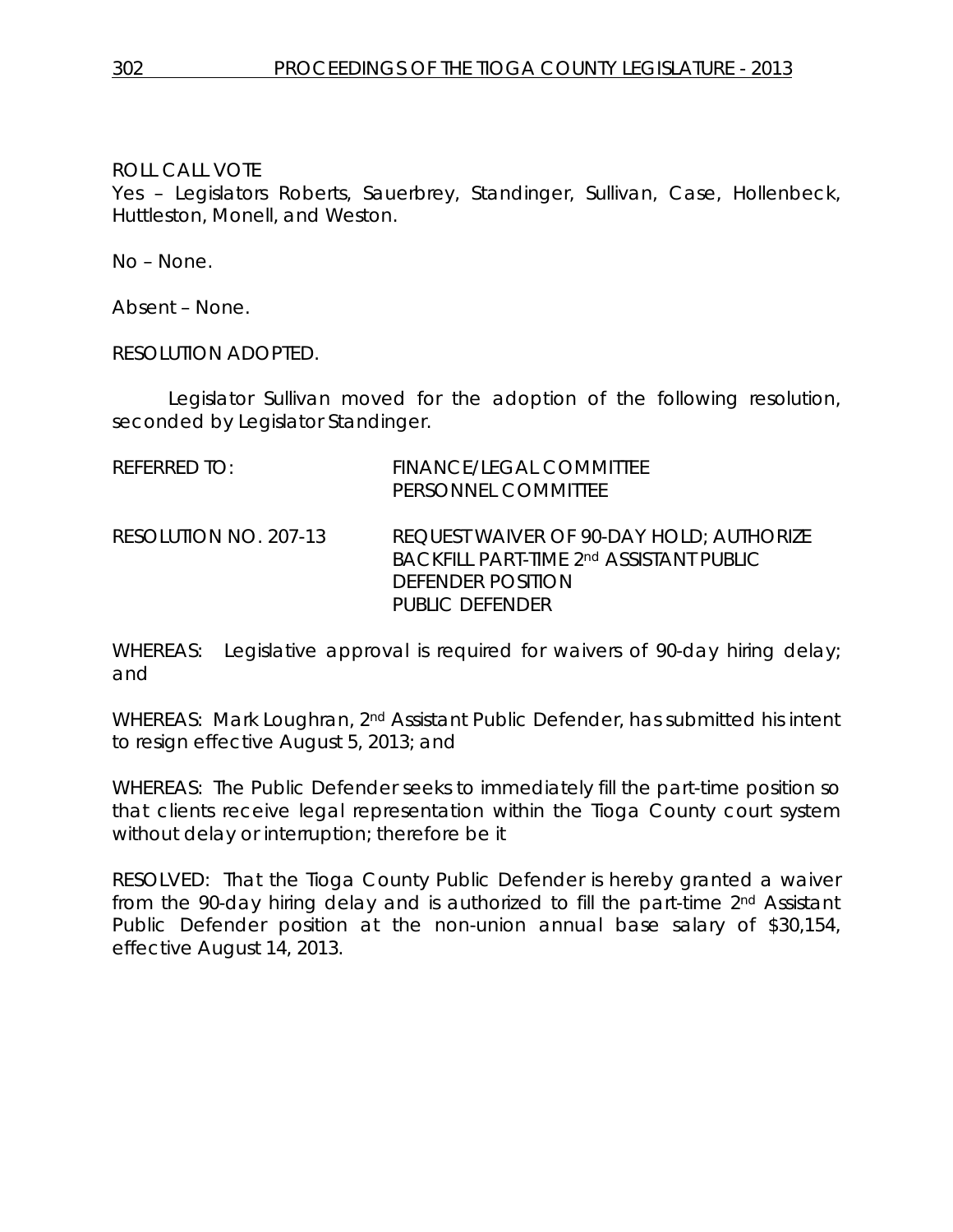Yes – Legislators Roberts, Sauerbrey, Standinger, Sullivan, Case, Hollenbeck, Huttleston, Monell, and Weston.

No – None.

Absent – None.

RESOLUTION ADOPTED.

Legislator Huttleston moved for the adoption of the following resolution, seconded by Legislator Hollenbeck.

| REFERRED TO:          | <b>HEALTH &amp; HUMAN SERVICES COMMITTEE</b><br>PERSONNEL COMMITTEE |
|-----------------------|---------------------------------------------------------------------|
| RESOLUTION NO. 208-13 | <b>RECLASSIFY VACANT POSITION</b><br>PUBLIC HEALTH                  |

WHEREAS: Legislative approval is required for all position reclassifications; and

WHEREAS: One full-time Groundwater Management Specialist position (Nonunion) became vacant on July 19, 2013, due to the resignation of the incumbent; and

WHEREAS: There is a need to organize the Environmental Health unit of the Public Health Department where staff are cross-trained in order to provide adequate coverage; and

WHEREAS: The Public Health Director would prefer to accomplish this staffing need by reclassifying the vacant Groundwater Management Specialist position to a Public Health Sanitarian; and

WHEREAS: Such reclassification will reflect a savings of \$3,199.00 in the starting salary; therefore be it

RESOLVED: That the Legislature hereby authorizes the reclassification of one vacant, full-time Groundwater Management Specialist position (Non-union) to a full-time Public Health Sanitarian (CSEA Salary Grade IX), effective August 14, 2013; and be it further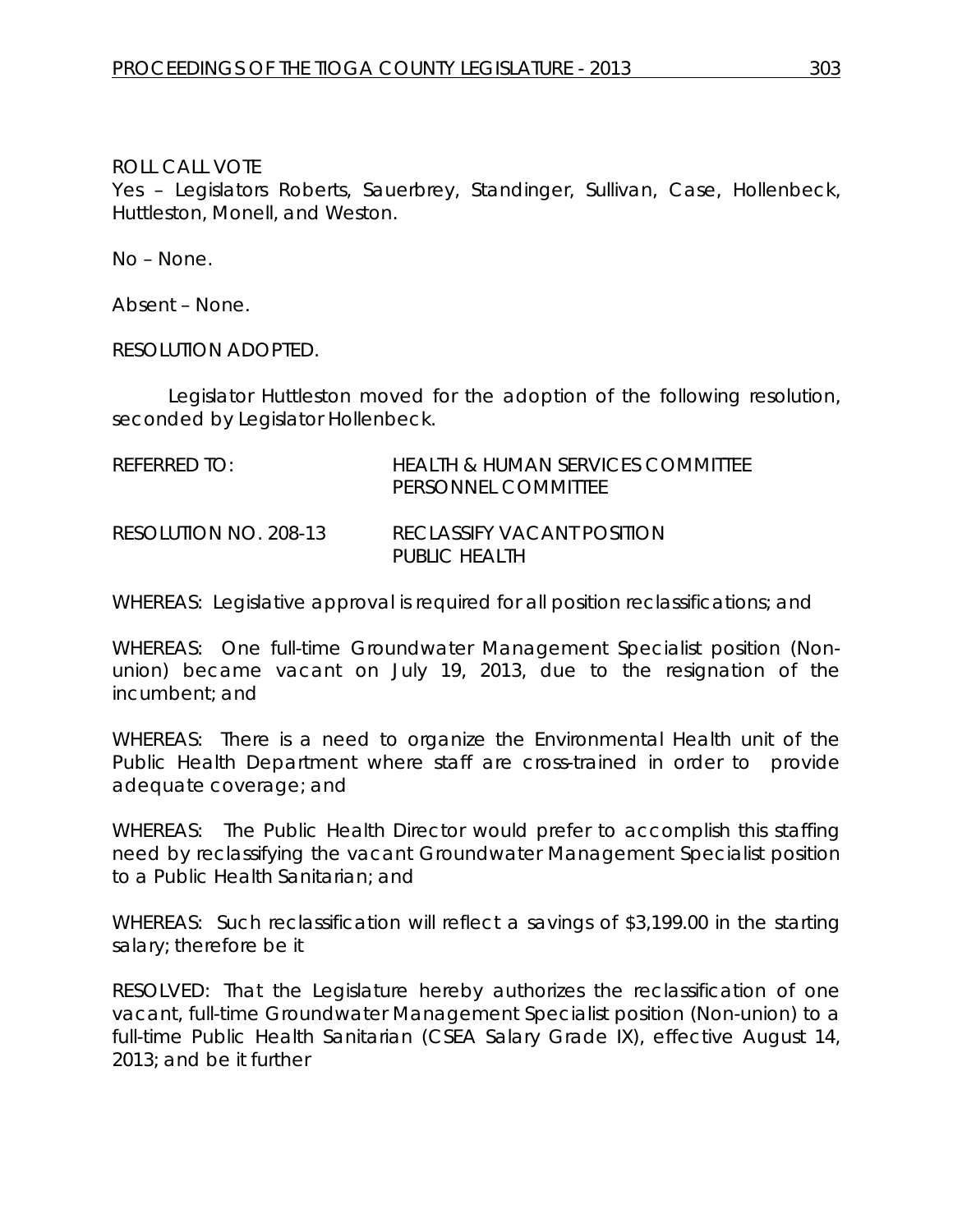RESOLVED: That the Public Health Director is authorized to fill the full-time Public Health Sanitarian position effective October 19, 2013 on a provisional basis pending the outcome of the civil service examination.

#### ROLL CALL VOTE

Yes – Legislators Roberts, Sauerbrey, Standinger, Sullivan, Case, Hollenbeck, Huttleston, Monell, and Weston.

No – None.

Absent – None.

RESOLUTION ADOPTED.

Legislator Huttleston moved for the adoption of the following resolution, seconded by Legislator Case.

| <b>REFERRED TO:</b>   | <b>HEALTH &amp; HUMAN SERVICES COMMITTEE</b><br>PERSONNEL COMMITTEE                                                      |
|-----------------------|--------------------------------------------------------------------------------------------------------------------------|
| RESOLUTION NO. 209-13 | CREATE AND FILL SEASONAL SOCIAL<br>WELFARE EXAMINER POSITION FOR<br><b>HEAP PROGRAM DEPARTMENT OF</b><br>SOCIAL SERVICES |

WHEREAS: Legislative approval is required for the creation of any new positions within Tioga County; and

WHEREAS: The Home Energy Assistance Program (HEAP) will tentatively begin outreach in mid-August and be in full season on November 18, 2013; and

WHEREAS: The Social Services budget allows for the hiring of one seasonal Social Welfare Examiner to staff the HEAP Program; and

WHEREAS: The starting salary for said position will be \$13.650/hr.; therefore be it

RESOLVED: That the Department of Social Services be authorized to create and fill the seasonal position of Social Welfare Examiner at \$13.650/hr. effective September 9, 2013, through April 11, 2014.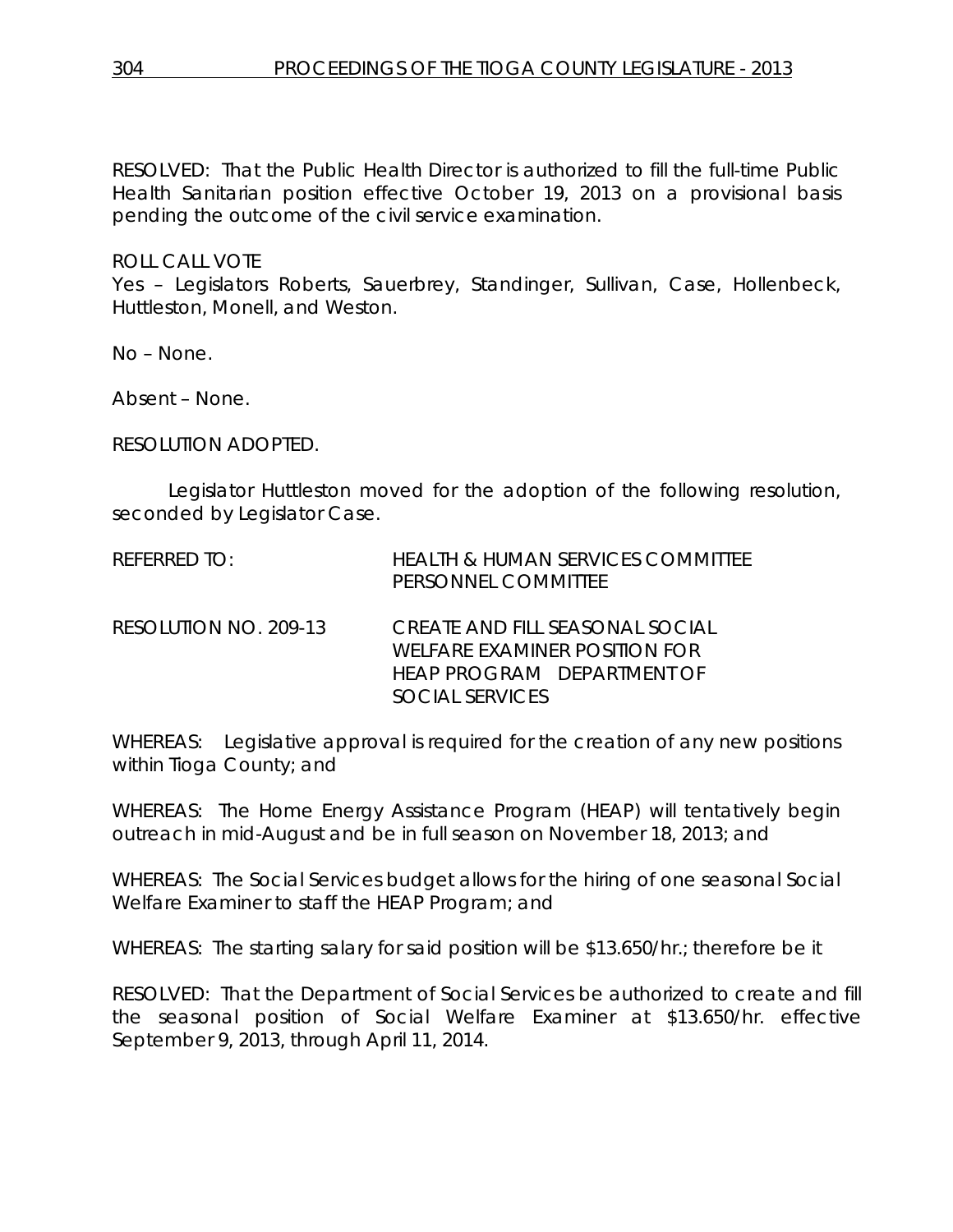Yes – Legislators Roberts, Sauerbrey, Standinger, Sullivan, Case, Hollenbeck, Huttleston, Monell, and Weston.

No – None.

Absent – None.

RESOLUTION ADOPTED.

Legislator Standinger moved for the adoption of the following resolution, seconded by Legislator Hollenbeck.

| REFERRED TO:          | ADMINISTRATIVE SERVICES COMMITTEE<br>PERSONNEL COMMITTEE                                        |
|-----------------------|-------------------------------------------------------------------------------------------------|
| RESOLUTION NO. 210-13 | AUTHORIZE CREATION OF PART-TIME POSITIONS<br>AND WAIVER OF 90-DAY DELAY<br>(BOARD OF ELECTIONS) |

WHEREAS: Federal Insurance Contributions Act (FICA) regulations provide that election workers whose earnings exceed \$600 annually must be reported as wages on certain IRS forms and subject to FICA taxes; and

WHEREAS: At present, Tioga County has all election workers classified as contractual; and

WHEREAS: The current classification of four workers needs to be changed based on their earnings; therefore be it

RESOLVED: That the Legislature hereby authorizes the creation of four (4) parttime Election Worker positions effective August 19, 2013 to work as needed at the rate of \$12.00 per hour; and be it further

RESOLVED: That the Election Commissioners are hereby granted a waiver of the 90-day hiring delay to allow for the workers to assist with the upcoming primary elections in September 2013.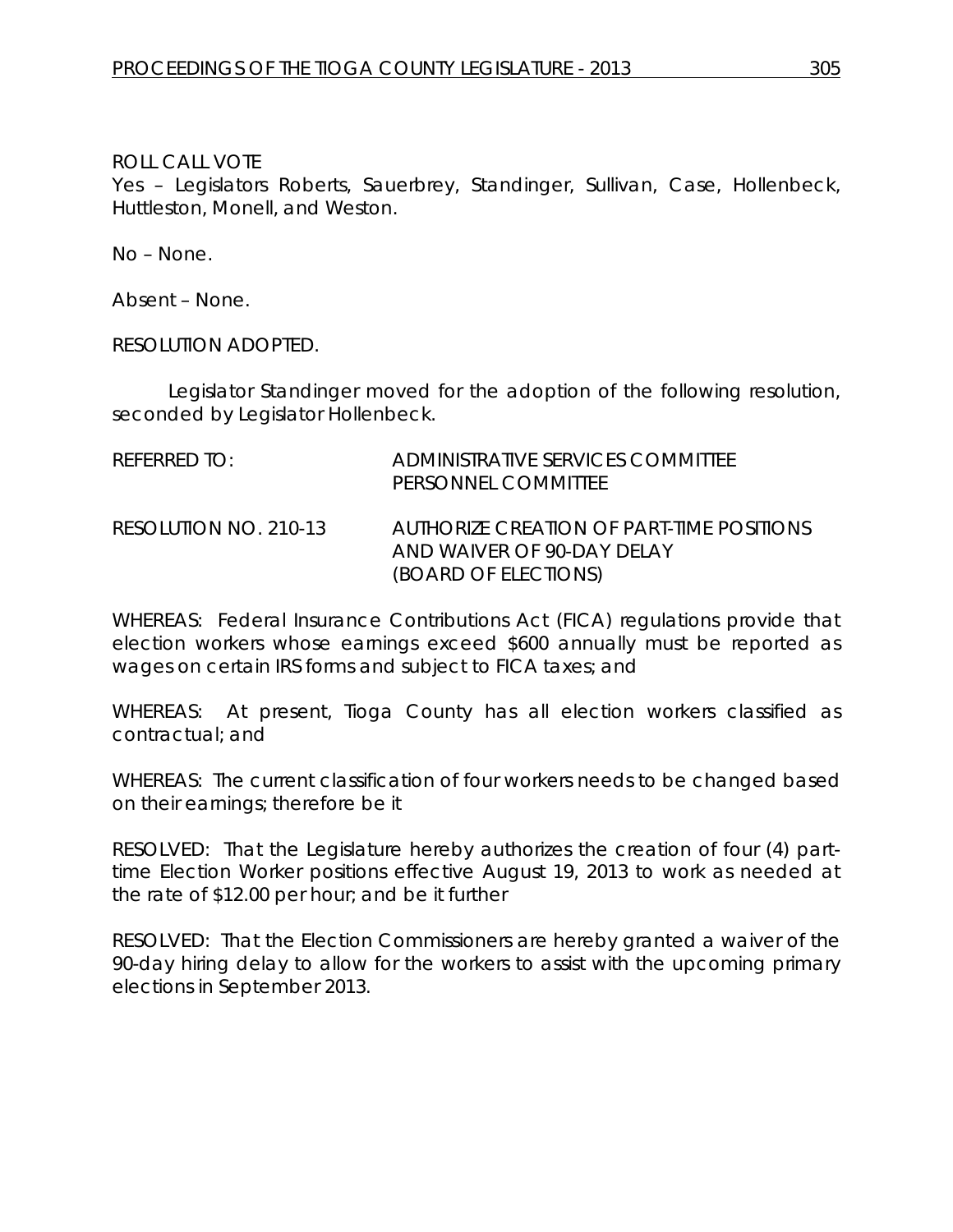Yes – Legislators Roberts, Sauerbrey, Standinger, Sullivan, Case, Hollenbeck, Huttleston, Monell, and Weston.

No – None.

Absent – None.

RESOLUTION ADOPTED.

Legislator Monell made a motion to have the following late-filed resolution considered, seconded by Legislator Sullivan and carried.

Legislator Sullivan moved for the adoption of the following resolution, seconded by Legislator Monell.

REFERRED TO: FINANCE/LEGAL COMMITTEE RESOLUTION NO. 211-13 *ACCEPT AUCTION BIDS FOR COUNTY OWNED PROPERTY ACQUIRED FOR TAXES, AUTHORIZE EXECUTION OF DEEDS*

WHEREAS: Properties acquired by Tioga County for nonpayment of taxes in the Towns of Barton, Candor, Newark Valley, Owego, Richford, Spencer and Tioga were offered for sale at Public Auction conducted Friday, August 9, 2013, by the County Treasurer; and

WHEREAS: It is the intent of the Legislature to return the properties to the Tax Rolls as soon as possible; therefore be it

RESOLVED: That the following bids, being the highest made at said Auction for the several different properties offered, be and hereby are accepted and the Chair of the Tioga County Legislature authorized to sign and record, on receipt of the amount bid and recording costs, Quit Claim Deeds conveying the various parcels to the successful bidders and to their assigns:

| Prior Owner-Tax Map#                  | Purchaser         | Bid         |
|---------------------------------------|-------------------|-------------|
| Town of Barton:                       |                   |             |
| 166.16-3-64, Citizens & Northern Bank | Llenroc Porp. LLC | \$77,000.00 |
| 122.00-2-6, Jack Gerwin               | Terra J Smith     | 19,000.00   |
| 166.20-2-2, Tony B Merrill            | Gary Kauppinen    | 8,000.00    |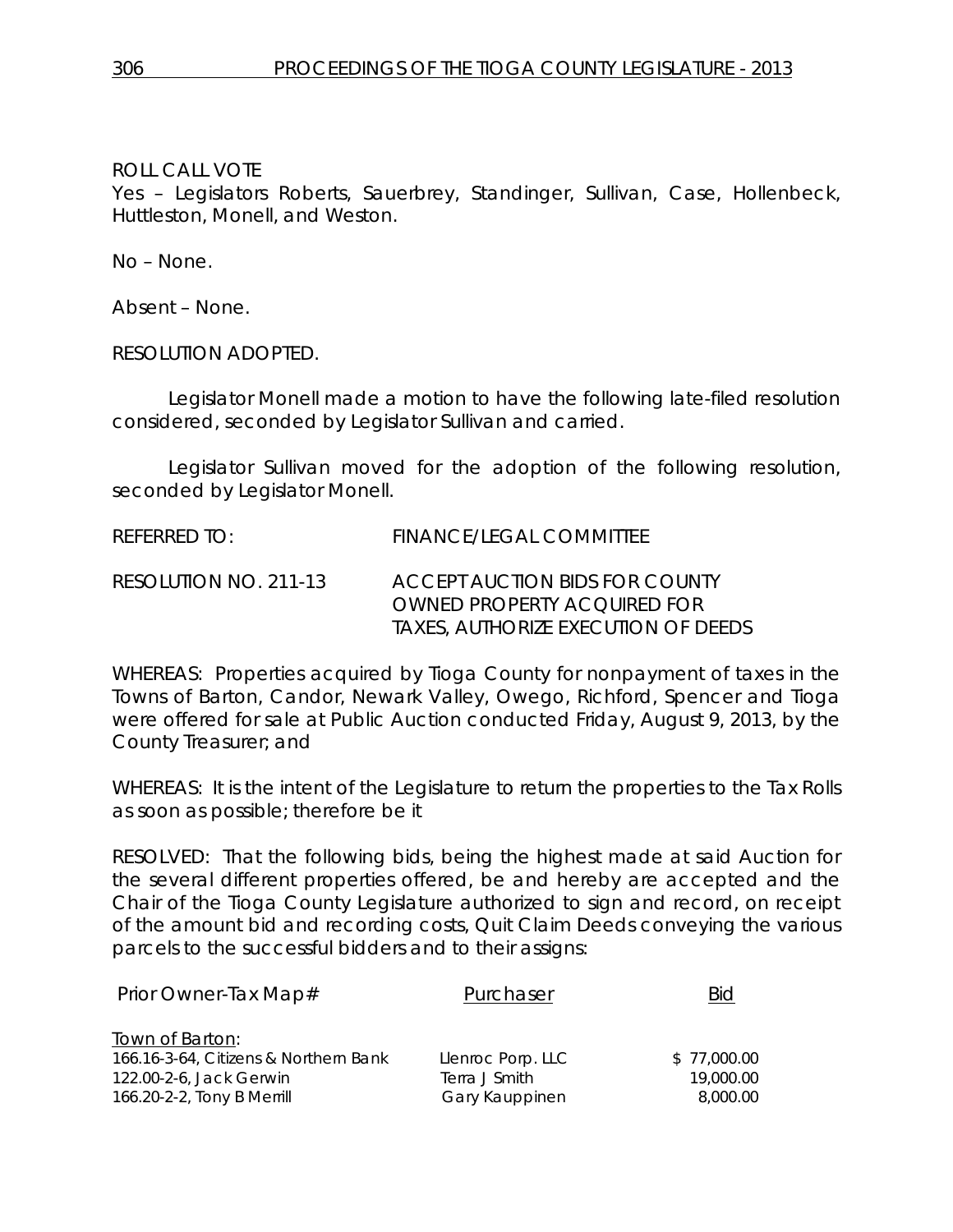| Prior Owner-Tax Map#                              | Purchaser                           | <u>Bid</u>  |
|---------------------------------------------------|-------------------------------------|-------------|
| Town of Candor:                                   |                                     |             |
| 50.00-1-38, George Bobowski                       | Lisa M Baker                        | 34,000.00   |
| 95.00-1-5.13, Joo Shin Kim                        | Erik Thomas                         | 15,000.00   |
| 50.00-1-39.10, Sarah Knapp                        |                                     |             |
| 82.00-1-46, Lyn G & Sandra B Mclain               | Lawrence T OReilly                  | 305,000.00  |
| 82.00-1-39, Lyn G & Sandra B Mclain               | Aaron D Gowan                       | 10,000.00   |
| 82.00-1-39, Lyn G & Sandra B Mclain               | Aaron D Gowan                       | 20,000.00   |
| 60.00-1-13.11, Raymond L & Patsy L Stevens        | Springtree Properties               | 20,000.00   |
| 61.14-1-36, Corey R Deborah J Whatley             | <b>Edward J Cornelius</b>           | 20,000.00   |
| <b>Town of Newark Valley:</b>                     |                                     |             |
| 44.00-1-25, Beverly Forbes-Diaby                  | Robert Woods                        | 2,500.00    |
| 65.00-1-21.22, Dominick Salerno                   | David W Stack                       | 15,000.00   |
| 75.18-1-25.10, Venus Smith                        | Joseph E Tomazin                    | 9,000.00    |
|                                                   |                                     |             |
| Town of Owego:<br>131.19-1-39.12, Edward D Browne | Angela A Smith                      | \$40,000.00 |
| 117.19-2-4, April Buchner                         | Amos B Gates                        | 500.00      |
| 117.19-2-48, Julie L Carrigan                     | <b>Stuart JB Craddock</b>           | 8,500.00    |
| 142.18-1-33, Thomas W & Cathleen Fotorny          | Ireneusz Bronikowski                | 27,000.00   |
| 117.20-3-36, Donald F Hills Jr                    | <b>Brian J Robie</b>                | 14,000.00   |
| 128.11-2-5, Stephen Klenotiz III                  | Eric A Johnson                      | 800.00      |
| 128.11-2-33, Stephen Klenotiz III                 | Eric A Johnson                      | 700.00      |
| 128.07-1-10, William & Carmelita Oakes            | <b>Andrew E Plaisted</b>            | 10,000.00   |
| 142.20-1-4, Traci R Oakley                        | Paul H Reeves                       | 8,000.00    |
| 117.19-1-69, John & Deborah Santacroce            | Nadiya V Birch                      | 8,000.00    |
| 129.10-1-2, Nicholas T Sbarra                     | Eric J Maki                         | 550.00      |
| 128.08-3-93, Southside Storage, LLC               | <b>Stuart JB Crddock</b>            | 10,000.00   |
| <u>Town of Richford:</u>                          |                                     |             |
| 11.00-2-12.113, Roberta Rounsville                | Michael J Koppel                    | 4,500.00    |
| 70.00-2-31, Patricia A Shelly                     | Susquehanna Land Co Inc             | 130,000.00  |
| 70.00-2-33, Patricia A Shelly                     | Susquehanna Land Co Inc Sold w/2-31 |             |
| Town of Tioga:                                    |                                     |             |
| 147.00-1-17.20, Jay & Ann Ball                    | Craig Kranz                         | 18,000.00   |
| 159.10-1-8.10, Barbara McKean                     | James B Strong                      | 26,000.00   |
| 148.00-1-14.10, Leticia Ramirez                   | Steven T Chaffee                    | 50,000.00   |